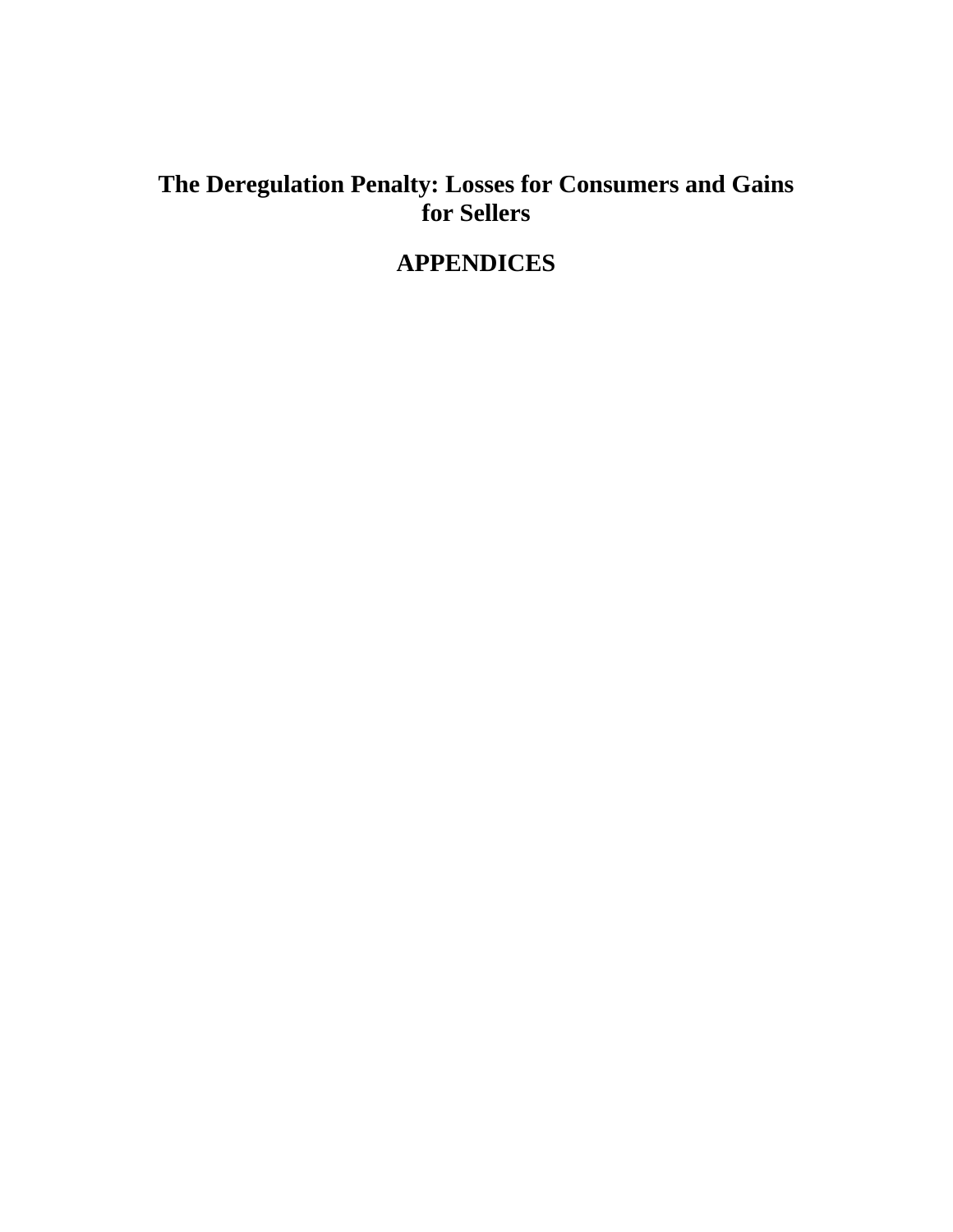#### **Appendix A**

#### **Sample of Regulated Companies**

The regulated sample was developed by reviewing Value Line reports for numerous regulated water, electric and natural gas utility companies that are located in states that have not restructured their electricity markets. Companies that receive a significant percentage of their income from unregulated subsidiaries and companies that have had unusual losses are excluded from the sample. After screening many companies, a sample of twenty-three regulated utility companies was identified. Below is a list of companies included in the regulated sample and their returns on equity. (The regulated sample was updated from the prior reports because various companies have merged and/or changed their business activities.)

| Regulated Company ROE Reported by Value Line |               |        |        |        |        |        |        |        |        |  |  |  |
|----------------------------------------------|---------------|--------|--------|--------|--------|--------|--------|--------|--------|--|--|--|
| Company                                      | <b>Ticker</b> | 2001   | 2002   | 2003   | 2004   | 2005   | 2006   | 2007   | 2008   |  |  |  |
| Atmos Energy                                 | <b>ATO</b>    | 9.60%  | 10.40% | 9.30%  | 7.60%  | 8.50%  | 9.60%  | 8.70%  | 8.80%  |  |  |  |
| <b>AGL Resources</b>                         | <b>AGL</b>    | 12.30% | 14.50% | 14.00% | 11.00% | 12.90% | 13.20% | 12.70% | 12.60% |  |  |  |
| Amreican States Water                        | <b>AWR</b>    | 10.10% | 9.50%  | 5.60%  | 6.60%  | 8.50%  | 8.10%  | 9.30%  | 8.00%  |  |  |  |
| Avista Corp                                  | <b>AVA</b>    | 7.90%  | 4.50%  | 6.60%  | 4.80%  | 5.90%  | 8.20%  | 4.20%  | 8.00%  |  |  |  |
| CH Enregy Group                              | <b>CHG</b>    | 9.80%  | 7.00%  | 9.00%  | 8.40%  | 8.60%  | 7.70%  | 8.00%  | 6.50%  |  |  |  |
| <b>CLECO Corporation</b>                     | <b>CNL</b>    | 14.20% | 12.80% | 12.20% | 11.80% | 10.60% | 8.30%  | 7.90%  | 9.00%  |  |  |  |
| California Water                             | <b>CWT</b>    | 7.20%  | 9.40%  | 7.80%  | 8.90%  | 9.30%  | 6.80%  | 8.10%  | 10.00% |  |  |  |
| Cent Vermont P.S.                            | <b>CV</b>     | 6.00%  | 9.30%  | 8.00%  | 6.50%  | 0.60%  | 9.70%  | 7.90%  | 8.50%  |  |  |  |
| DTE Energy Co.                               | <b>DTE</b>    | 7.20%  | 13.80% | 9.10%  | 8.00%  | 10.00% | 7.50%  | 7.70%  | 7.50%  |  |  |  |
| Duke Energy                                  | <b>DUK</b>    |        |        |        |        |        | 4.10%  | 7.20%  | 6.10%  |  |  |  |
| Con Edison                                   | <b>ED</b>     | 11.80% | 11.10% | 9.60%  | 7.70%  | 9.60%  | 9.10%  | 10.30% | 12.00% |  |  |  |
| El Paso Electric                             | EE            | 14.60% | 6.30%  | 6.30%  | 6.30%  | 6.60%  | 10.60% | 11.20% | 11.50% |  |  |  |
| <b>Empire District</b>                       | <b>EDE</b>    | 3.90%  | 7.80%  | 7.80%  | 5.80%  | 6.00%  | 8.50%  | 6.20%  | 7.50%  |  |  |  |
| <b>Hawaiian Electric</b>                     | <b>HE</b>     | 11.40% | 11.10% | 10.70% | 8.80%  | 9.60%  | 9.70%  | 7.10%  | 7.50%  |  |  |  |
| <b>IDACORP</b>                               | <b>IDA</b>    | 13.30% | 7.10%  | 4.40%  | 7.70%  | 6.20%  | 8.90%  | 6.80%  | 8.50%  |  |  |  |
| Nisource                                     | NI            | 6.80%  | 9.70%  | 9.30%  | 8.90%  | 6.00%  | 6.30%  | 6.10%  | 7.80%  |  |  |  |
| <b>Northeast Utilities</b>                   | <b>NU</b>     | 6.20%  | 6.80%  | 5.10%  | 5.00%  | 4.30%  | 8.30%  | 9.40%  | 9.00%  |  |  |  |
| <b>NW National Gas</b>                       | <b>NWM</b>    | 10.00% | 8.90%  | 9.10%  | 8.90%  | 9.90%  | 10.90% | 12.50% | 11.00% |  |  |  |
| PEPCO Holdings                               | <b>POM</b>    | 11.00% | 8.70%  | 7.90%  | 7.60%  | 7.60%  | 7.00%  | 7.40%  | 9.00%  |  |  |  |
| <b>SCANA Corp</b>                            | <b>SCG</b>    | 10.00% | 11.30% | 11.80% | 11.90% | 11.60% | 10.30% | 10.60% | 11.20% |  |  |  |
| <b>UIL Holdings</b>                          | UIL           | 11.90% | 9.10%  | 6.00%  | 6.70%  | 5.80%  | 9.90%  | 10.10% | 10.30% |  |  |  |
| <b>Unisource Energy</b>                      | <b>UNS</b>    | 14.30% | 7.60%  | 8.40%  | 7.90%  | 7.50%  | 10.60% | 8.50%  | 2.50%  |  |  |  |
| <b>XCEL Energy</b>                           | <b>XEL</b>    | 12.50% | 3.70%  | 9.70%  | 9.90%  | 9.10%  | 9.60%  | 9.00%  | 9.50%  |  |  |  |
| Average                                      |               | 10.09% | 9.11%  | 8.53%  | 8.03%  | 7.94%  | 8.82%  | 8.56%  | 8.80%  |  |  |  |
| Median                                       |               | 10.05% | 9.20%  | 8.70%  | 7.80%  | 8.50%  | 8.90%  | 8.10%  | 8.80%  |  |  |  |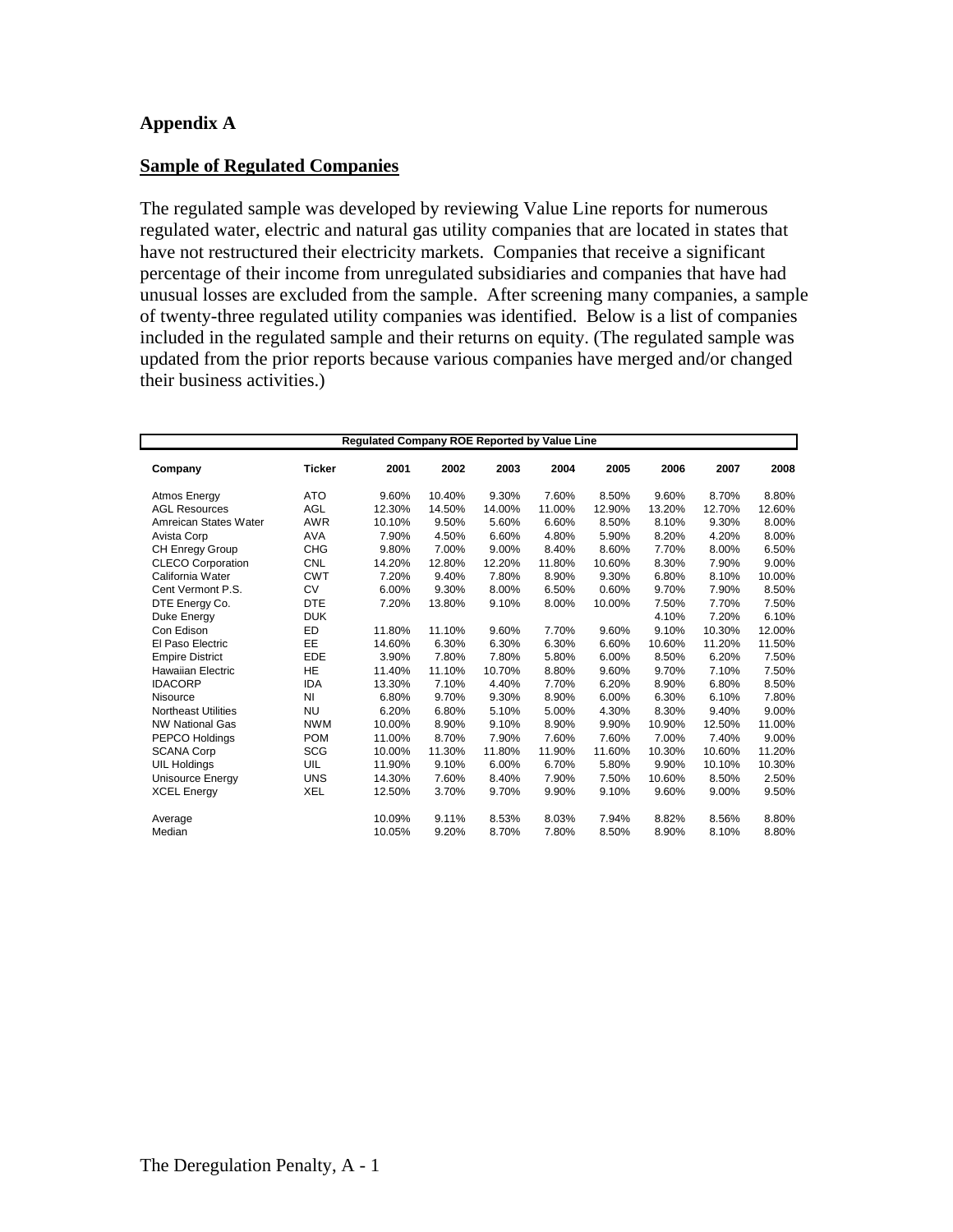## **Appendix B**

#### **Stock Price Trends**

This Appendix presents the overall trends in stock prices for the S&P 500, the Regulated, PJM Core and Merchant Companies. Stock price movements have been dramatic over the past few years for these companies. Because of this volatility, we first present the Regulated Companies and S&P 500 indeces without the Core or Merchant Companies. The next two tables show the stock price over two time periods; beginning in 1996 and in 2003, for the Regulated companies and the S&P 500. The charts show that S&P 500 increased and decreased with the tech and housing bubbles. The utility index continued to increase after the market crash of 2000-2001, but has decreased with the recent financial crisis.

All of the stock prices are taken from the adjusted stock prices on the Finance.Yahoo!.com website. The adjusted prices account for dividends paid and stock splits.

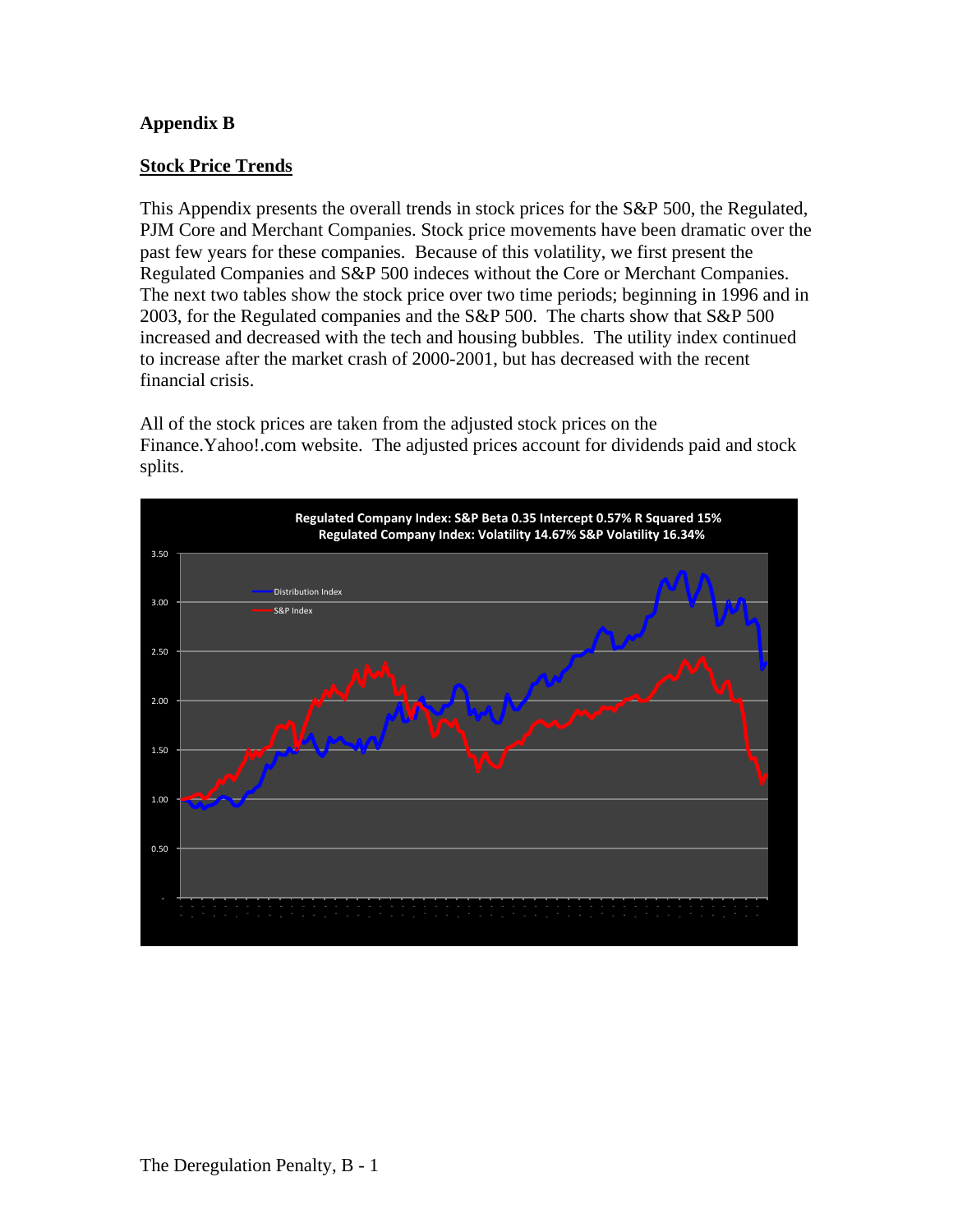

Note: The "beta" indicates the volatility of the stock price relative to the overall market. A beta greater than one indicates that the stock is more volatile than the market, and therefore riskier but also has the possibility of higher returns.

#### Individual Core Company Stock Price Trends

Constellation Energy: This Company experienced the most dramatic decline in stock prices. The stock price graphs for Constellation that begin in 1993 and 2003 demonstrate the dramatic decline in stock price that occurred for the company after the Lehman Brothers collapse in September 2008. Adjusting for dividends, the stock price has fallen to the level that existed in 1997. This means that if an investor bought shares in 1997 and pocketed all of the dividends, he would have earned nothing.

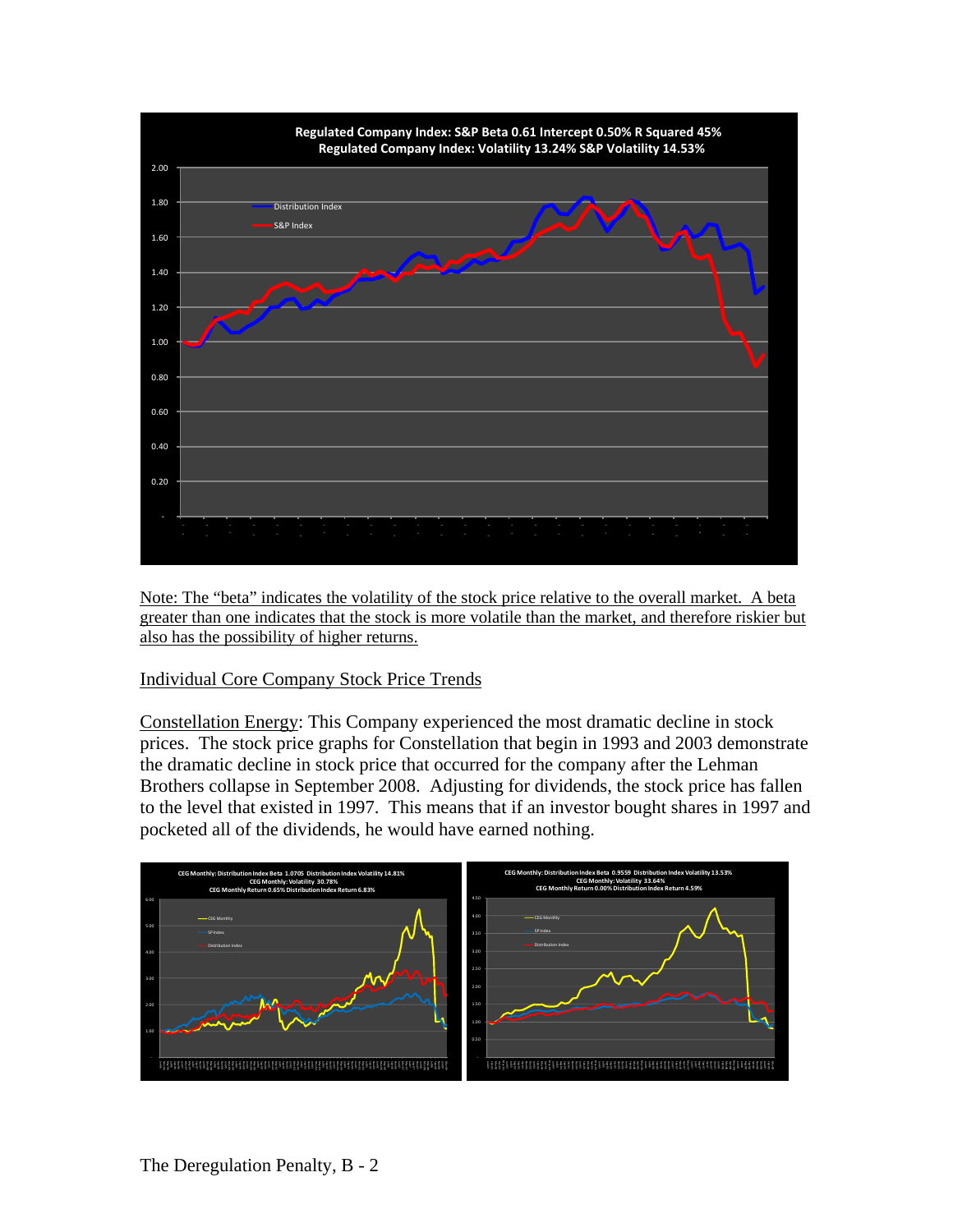Exelon: The graphs below show that Exelon stock price fell dramatically as did Constellation stock price. Exelon's stock price fell together with oil prices as shown on the graph below. The adjusted stock price of Exelon has fallen to the level of October 2005, meaning that if you invested in Exelon in October 2005 and kept all of the dividends, you would have not earned or lost money. Over the period since 1993, Exelon earned a rate of return of 12.49% which is almost double the 6.83% return earned by the distribution companies and much higher than the S&P 500 return of only 1.7%. Over the period from 2003 to the present the returns are similar for Exelon and lower for the Regulated Companies and for the S&P 500.



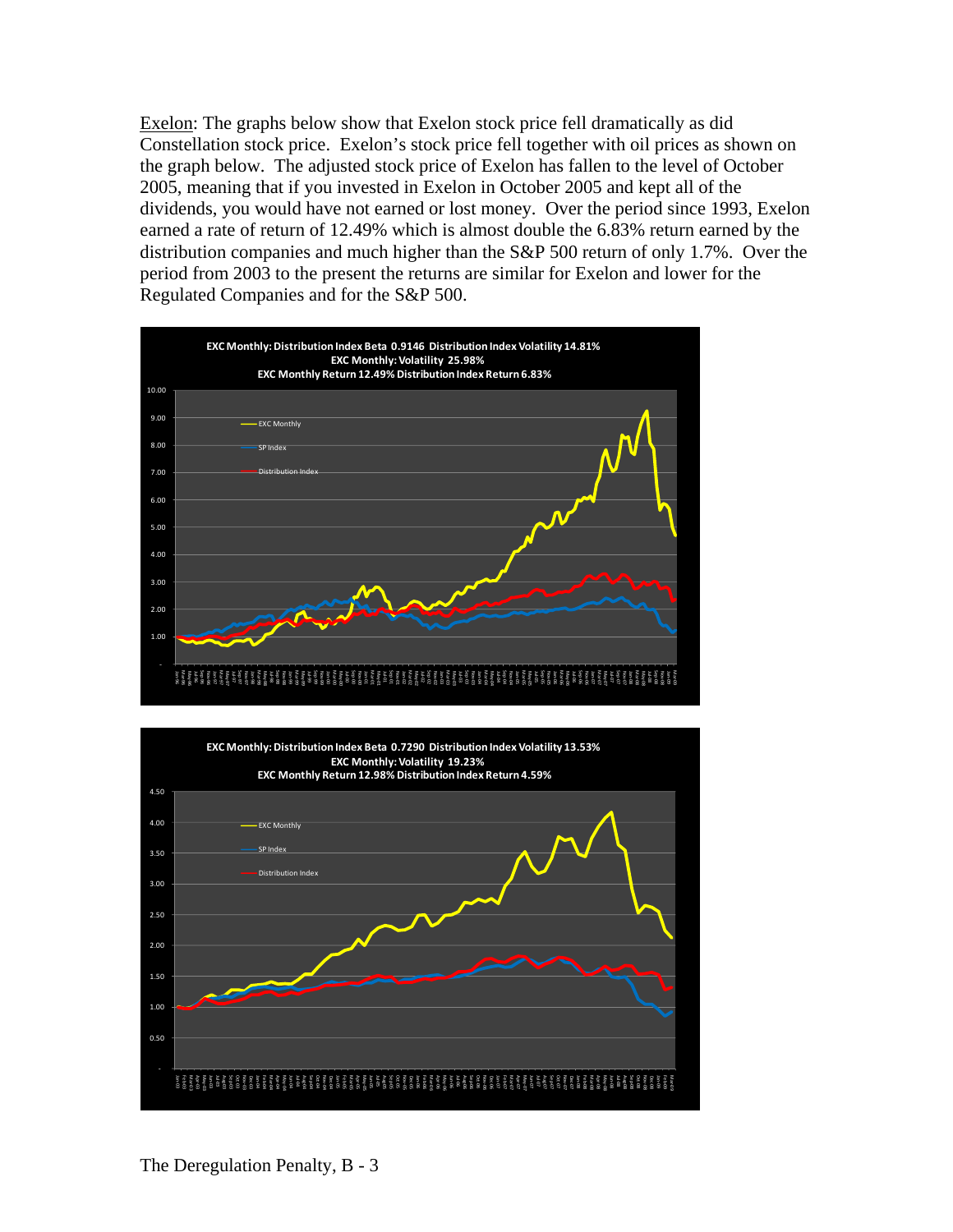The table below shows that declines in Exelon share price is not fully explained by levels or growth in earnings or cash flow. The numbers in bold are actual and the other numbers are projections from different Value Line reports. In May 2008, the stock price to earnings ratio was 21.3, meaning that investors are willing to pay \$21.3 for each dollar of Exelon earnings. By February 2009, the ratio dropped 12.3 even though the expected earnings (according to Value Line) have not declined dramatically. For example, the expected five year earnings growth only fell by .5%, from 9% to 8.5%. The implication of the chart is that investors have lower confidence in the company and are requiring a higher rate or return for the same level of earnings.

|                                            |                     |                      |                      |                      |                      |                      | Exelon Trends in Value Line Earnings Forecasts and P/E Ratios |                      |              |                      |      |              |      |                                  |
|--------------------------------------------|---------------------|----------------------|----------------------|----------------------|----------------------|----------------------|---------------------------------------------------------------|----------------------|--------------|----------------------|------|--------------|------|----------------------------------|
| <b>Report Date</b><br>1-Sep-06<br>1-May-08 | P/E<br>18.6<br>21.3 | 2001<br>2.20<br>2.20 | 2002<br>2.40<br>2.40 | 2003<br>2.44<br>2.44 | 2004<br>2.75<br>2.75 | 2005<br>3.21<br>3.21 | 2006<br>3.15<br>3.50                                          | 2007<br>3.35<br>4.03 | 2008<br>4.15 | 2009<br>4.25<br>4.55 | 2010 | 2011<br>6.00 | 2012 | Five Year Growth<br>7.0%<br>9.0% |
| 1-Nov-08<br>1-Feb-09                       | 12.7<br>12.3        | 2.20<br>2.20         | 2.40<br>2.40         | 2.44<br>2.44         | 2.75<br>2.75         | 3.21<br>3.21         | 3.50<br>3.50                                                  | 4.03<br>4.03         | 4.05<br>4.10 | 4.15<br>4.05         |      | 5.75         | 6.25 | 8.0%<br>8.5%                     |
|                                            |                     |                      |                      |                      |                      |                      | Exelon Trends in Value Line Cash Flow Per Share               |                      |              |                      |      |              |      |                                  |
| <b>Report Date</b><br>1-Sep-06             |                     | 2001<br>5.06         | 2002<br>5.03         | 2003<br>5.02         | 2004<br>5.68         | 2005<br>6.19         | 2006<br>6.4                                                   | 2007<br>6.75         | 2008         | 2009<br>8.25         | 2010 | 2011         | 2012 | Five Year Growth<br>6.500%       |
| 1-May-08                                   |                     | 5.06                 | 5.03                 | 5.02                 | 5.68                 | 6.19                 | 6.71                                                          | 7.43                 | 7.65         | 8.15                 |      | 10           |      | 6.500%                           |
| $1-Nov-08$<br>1-Feb-09                     |                     | 5.06<br>5.06         | 5.03<br>5.03         | 5.02<br>5.02         | 5.68<br>5.68         | 6.19<br>6.19         | 6.71<br>6.71                                                  | 7.43<br>7.43         | 7.6<br>7.65  | 7.75<br>8.1          |      | 9.75         | 10.5 | 6.000%<br>6.500%                 |

PSEG: The share price trends for PSEG display a similar pattern to Exelon, although the price has not declined as dramatically (Exelon declined by about 45 percent from its high and PSEG declined by about 35 percent.) PSEG's adjusted stock price is approximately the same as it was in October 2006. Over the period since 1993, the return for PSEG of 13.04% is somewhat higher than the Exelon return of 12.49%. PSEG and PPL (presented next) have both experienced declines in P/E ratios similar to Exelon. As pointed out in the discussion on Exelon, declines in this ratio the share price declines may be driven by the perceived risk associated with the future earnings.

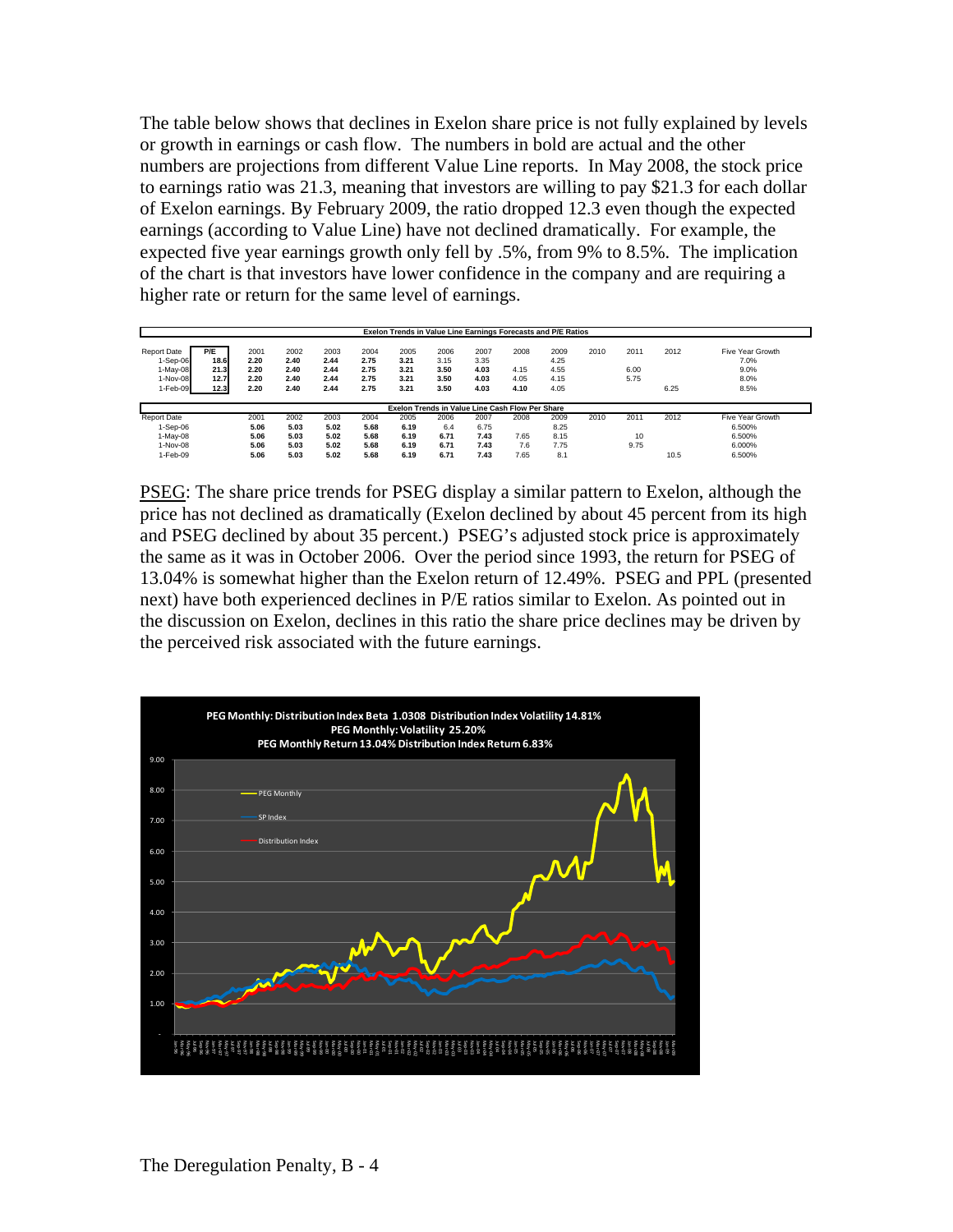

PPL: PPL declined by about 30%, lower than Exelon's 40% decline. PPL's adjusted stock price is approximately the same as it was in May 2006. Over the period since 1993, the PPL return of 11.34% is somewhat lower than that of Exelon or PSEG, but much higher than the S&P 500 or the Regulated Company return.

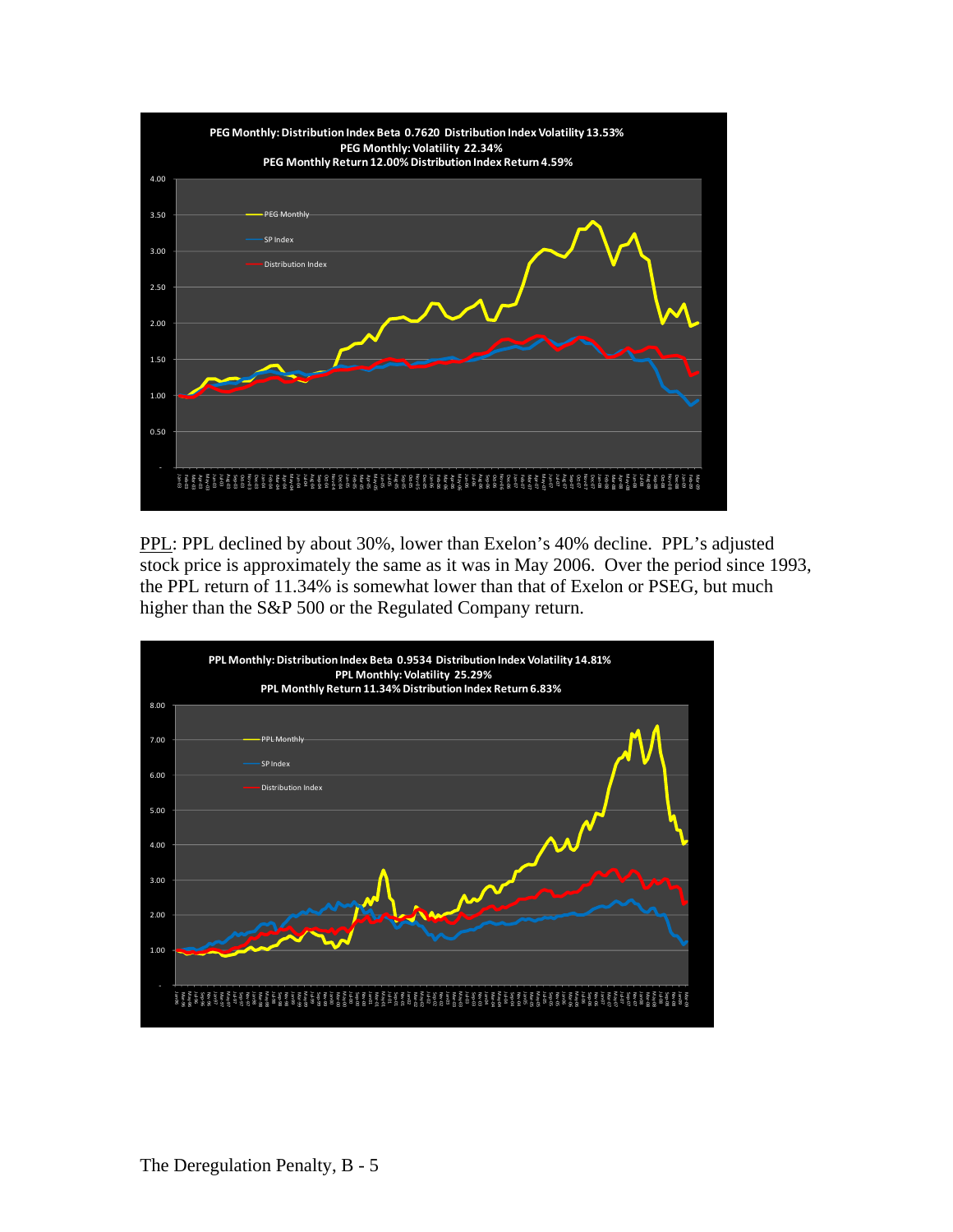

Allegheny: This Company's share price is affected by the failed trading activities that it engaged in during the late 1990's and early 2000's (analogous to the recent Constellation share price decline.) The graphs below show that since 1993 the stock price of AYE has had a wild ride, ultimately resulting in rate of return similar to the overall market.

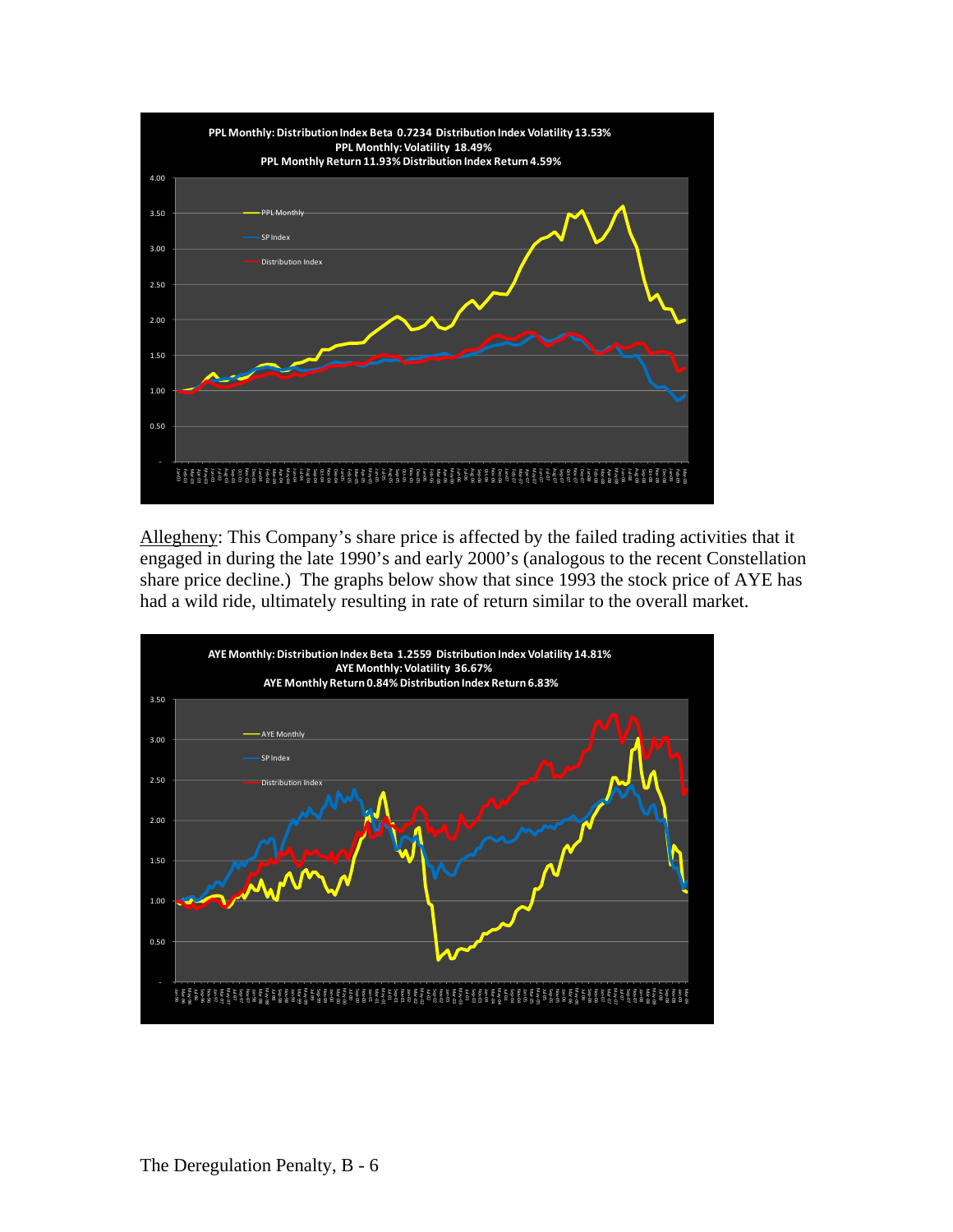

The final graphs show the stock price performance of the three Merchant Companies that have listed shares. The time period for the Merchant Company analysis is driven by the dates when NRG and Mirant emerged from bankruptcy and when Reliant Energy was originally listed. Each of the Merchant Companies has experienced large stock price declines as the overall market and energy prices have fallen. The last chart compares the stock prices of Exelon and NRG who are engaged in a dispute over Exelon's proposed merger.

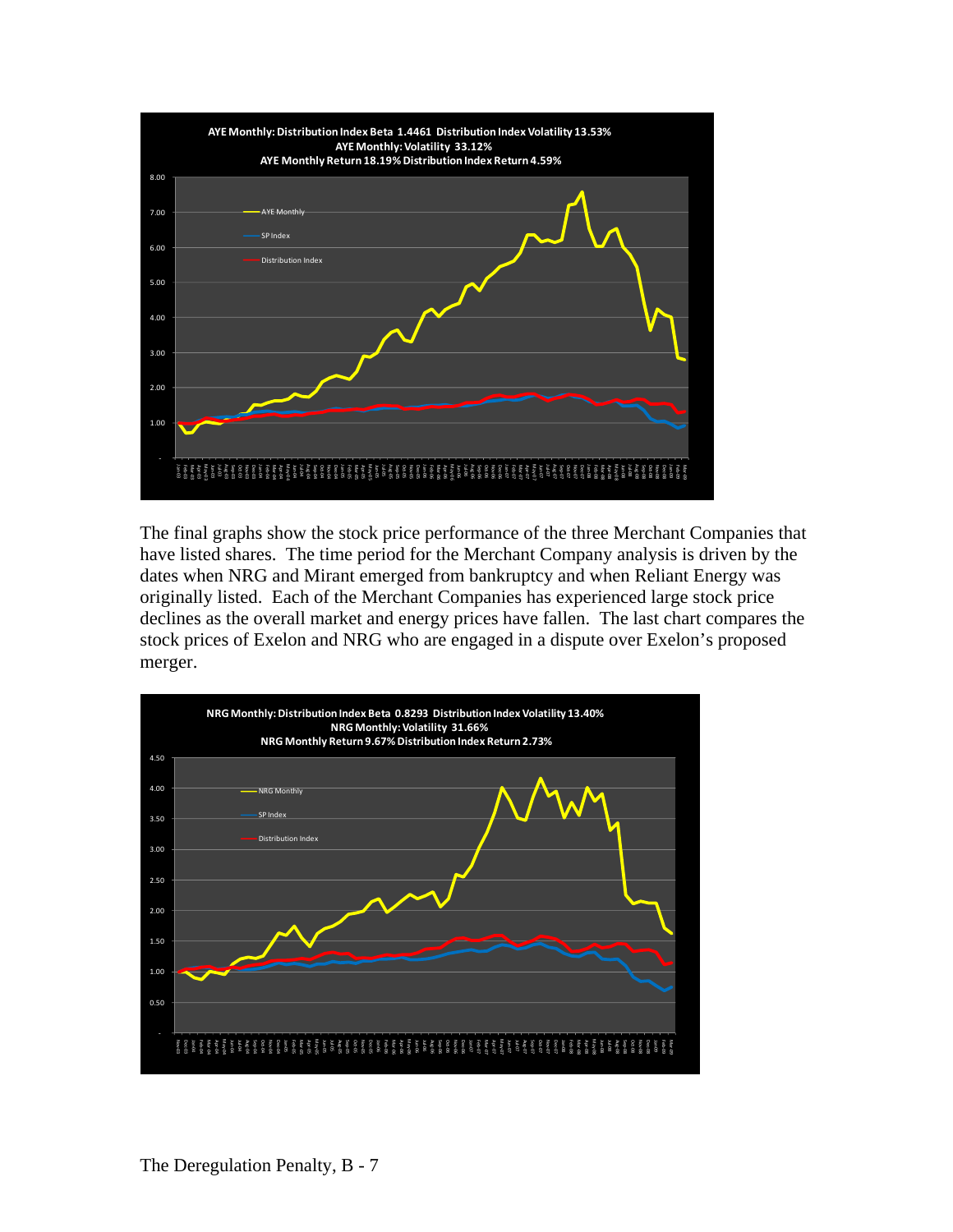

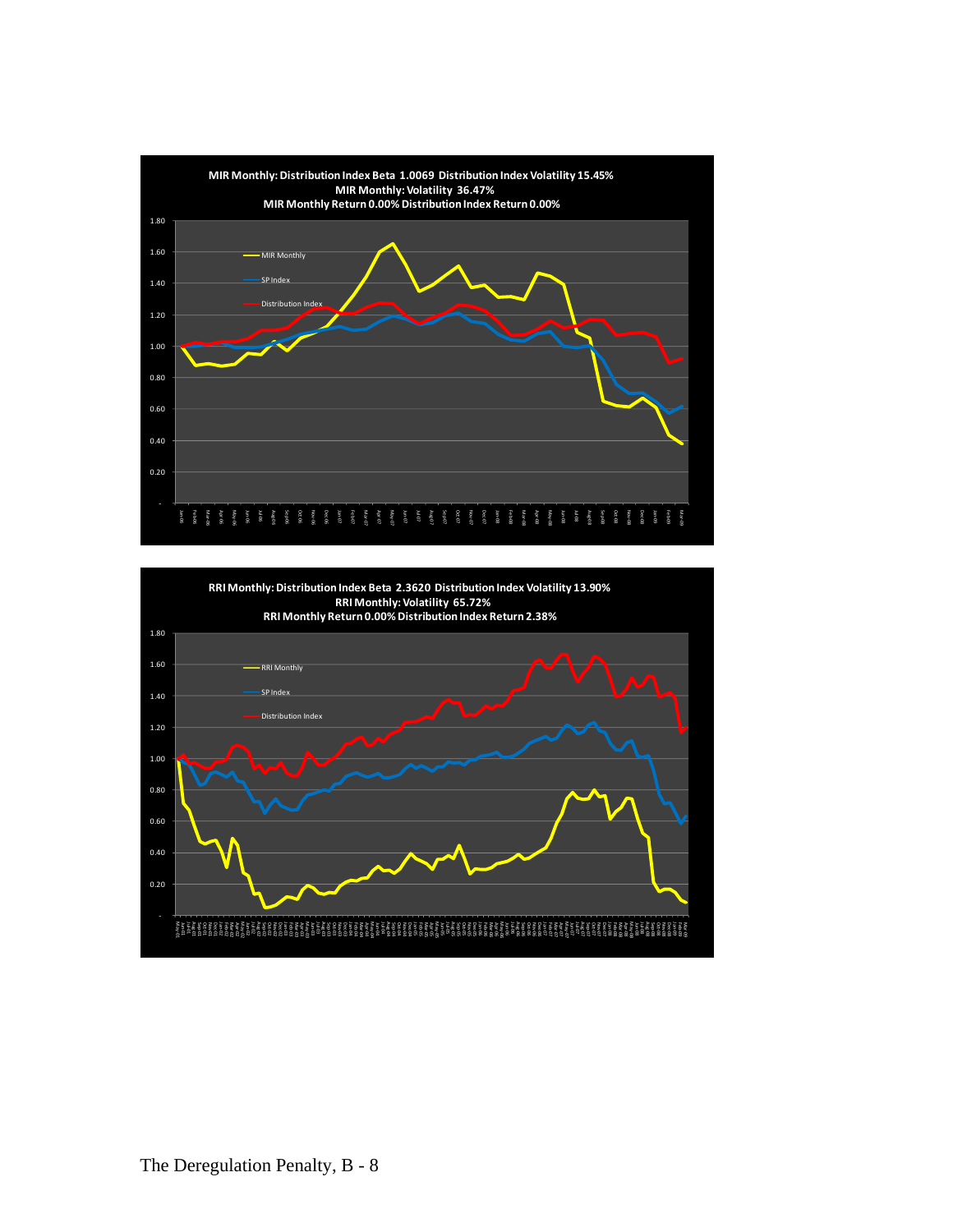

Volatility in financial and energy markets over the past year has affected the stock price analysis. The financial crisis has exposed companies that were speculating on energy prices – most notably Constellation Energy and Reliant Energy. In both cases, losses from betting that energy prices would continue to increase (Constellation stated it was "bullish" on energy prices) influenced the stock price as well as the earnings and cash flow. Constellation's results were also affected by paying more than \$2 billion for a proposed merger with MidAmerican Energy that did not proceed; a liquidity crisis that occurred after credit rating agencies finally realized that Constellation was engaging in risky trading activities; and losses on large investments in speculative coal transportation and oil production made by the company. Constellation's speculation and hidden risks raised concerns that other PJM Companies were engaging in similar activities and is blamed in part for the decline in stock prices of other PJM companies. In addition to the Constellation problems, the stock prices of Exelon and NRG have been affected by the hostile takeover attempt by Exelon that has been vigorously opposed by NRG. When fighting the merger, NRG has asserted that "Exelon growth is regulatory driven and politician-dependent;" that "Exelon has a traditional utility structure, which means, multitiered bureaucracy, committee-driven, engineer-dominated;" and "Exelon management has no discernible entrepreneurial experience."

 $\overline{a}$ 

<sup>&</sup>lt;sup>1</sup> NRG Investor Presentation. NRG: Focus on Value, Phoenix, Arizona, David Crane, Chief Executive Officer, November 10, 2008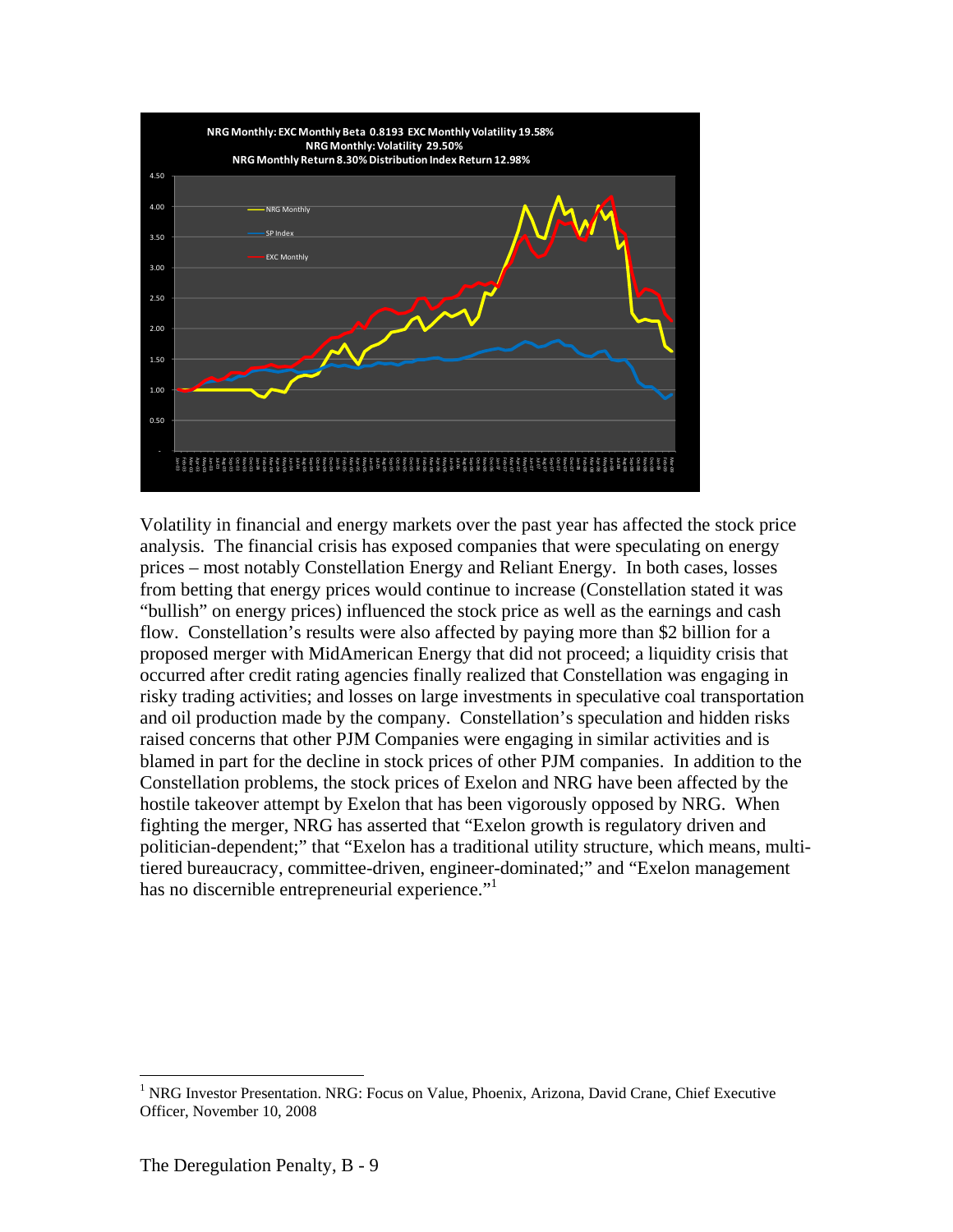#### **Appendix C**

#### **Discussion of Financial Statistics**

This appendix documents the data sources, formulas and theory for different measures of profit used to evaluate restructuring issues in PJM. The rate of return statistics explained below include:

- Unadjusted return on equity from financial statements
- Adjusted return on equity
- Return on invested capital
- Holding period return
- Prospective return on equity
- Cash flow returns

For each rate of return statistic, the mechanics of computing the ratio are described followed by a review of the advantages and the disadvantages of using the measure in the context of evaluating PJM restructuring. Before discussing the details of the individual profit measures, we describe a couple of general topics applicable to all of the profit measures. These subjects include data sources for computing the profitability ratios and the theory behind using alternative approaches.

## **The Theory Behind Using Alternative Financial Measures**

The general idea of computing financial returns is to evaluate the returns earned by investors in a particular company relative to investments in other firms and relative to risks of the investment. In this study it is of particular interest to compare returns earned by investors from selling generation into PJM with returns earned by other utility companies that have remained regulated. A key issue in this analysis is how to use financial data so as to isolate restructuring issues from non-PJM activities engaged by each company.

Ultimately, investors are concerned only with the cash flow received from an investment relative to the amount of investment made. For example, if a \$100 cash investment is made and the investment yields a cash outflow of \$110 in one year's time, the rate of return is 10%. If the 10% return is greater than 5% return earned on another similar investment, the profit performance of the company earning 10% is obviously better. The cash flow return from this simple example is not captured in real world financial analysis for a number of reasons, including:

- investments do not occur at a specific date and the timing of investments can dramatically affect the measured rate of return;
- cash flow received by an investment comes in the form of both dividends and capital gains rather than a single lump sum payment;
- earnings, which represent the increase in value to shareholders from holding an investment, are not cash flow.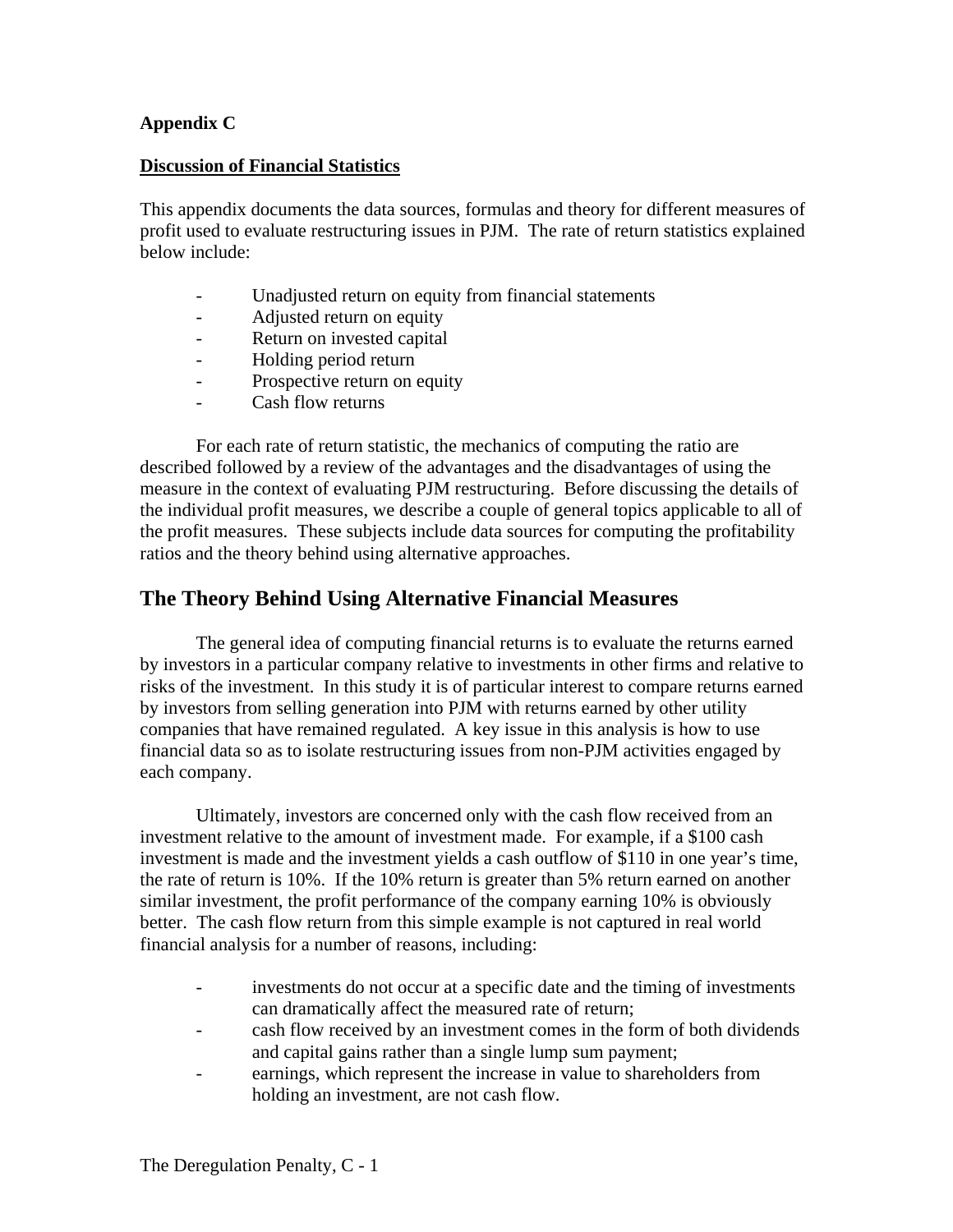To consider theoretical issues associated with measuring return, begin with a case in which there with no depreciation and net income is all cash. In this case, the return on equity correctly reflects the weighted average of return to investment as a function of the time the investment was made. The equity balance measures the investment made by equity holders because it is computed using the following:

- **Opening Equity Balance**
- Plus: Increase in Balance from income
- Less: Dividends Paid
- Plus: New Equity Issues
- Equals: Closing Equity Balance

If all income were paid in dividends, then the equity balance would directly reflect new equity issues made by investors. When dividends are less than income, then amount retained can be considered incremental investment. If economic depreciation is used, the example below illustrates how return on equity correctly measures the true economic rate of return on projects in which the company has invested. Further, the example illustrates how return on equity accounts for the retention of earnings in a firm.

|                                             | $\mathbf 0$              |          | $\mathfrak{p}$ | 3       | $\overline{4}$ | 5       | 6       | 7       | 8       | 9       | 10      | 11      | 12      | 13      | 14      | 15                       |
|---------------------------------------------|--------------------------|----------|----------------|---------|----------------|---------|---------|---------|---------|---------|---------|---------|---------|---------|---------|--------------------------|
| Revenues                                    |                          | 200      | 404            | 612     | 824            | 1.041   | 1.262   | 1.487   | 1.717   | 1.951   | 2.190   | 2.234   | 2.278   | 2.324   | 2.112   | 1,895                    |
| Depreciation                                |                          | 49       | 106            | 173     | 252            | 343     | 449     | 572     | 714     | 879     | 1.071   | 1.092   | 1.114   | 1.136   | 1.096   | 1,045                    |
| Income                                      |                          | 151      | 298            | 439     | 573            | 698     | 813     | 915     | 1.002   | 1.072   | 1.119   | 1.142   | 1.164   | 1.188   | 1.016   | 851                      |
| <b>Capital Expenditures</b>                 | 1.000                    | 1,020    | 1.040          | 1,061   | 1.082          | 1.104   | 1.126   | 1,149   | 1,172   | 1.195   | 1,219   | 1,243   | 1,268   |         |         |                          |
| Cash Flow                                   |                          |          |                |         |                |         |         |         |         |         |         |         |         |         |         |                          |
| Income                                      |                          | 151      | 298            | 439     | 573            | 698     | 813     | 915     | 1.002   | 1.072   | 1.119   | 1.142   | 1.164   | 1.188   | 1.016   | 851                      |
| Plus: Depreciation                          |                          | 49       | 106            | 173     | 252            | 343     | 449     | 572     | 714     | 879     | 1.071   | 1.092   | 1.114   | 1.136   | 1.096   | 1,045                    |
| Less: Capital Expenditures                  | 1.000                    | 1.020    | 1.040          | 1.061   | 1.082          | 1.104   | 1.126   | 1.149   | 1.172   | 1.195   | 1.219   | 1.243   | 1.268   | $\sim$  | $\sim$  | $\overline{\phantom{a}}$ |
| Less: Dividends                             | $\overline{\phantom{a}}$ | 75       | 149            | 219     | 286            | 349     | 407     | 458     | 501     | 536     | 560     | 571     | 582     | 594     | 508     | 425                      |
| Net Cash Flow                               | (1,000)                  | (895)    | (785)          | (668)   | (544)          | (412)   | (271)   | (119)   | 44      | 220     | 411     | 420     | 428     | 1.730   | 1,604   | 1,470                    |
| <b>Equity Balance</b>                       |                          |          |                |         |                |         |         |         |         |         |         |         |         |         |         |                          |
| Opening Balance                             |                          | 1.000    | 1.971          | 2,905   | 3,793          | 4.623   | 5.385   | 6.062   | 6.639   | 7.097   | 7,413   | 7,561   | 7,712   | 7.866   | 6,730   | 5,635                    |
| Add: Net Income                             |                          | 151      | 298            | 439     | 573            | 698     | 813     | 915     | 1.002   | 1.072   | 1.119   | 1.142   | 1,164   | 1.188   | 1.016   | 851                      |
| Less: Dividends                             |                          | 75       | 149            | 219     | 286            | 349     | 407     | 458     | 501     | 536     | 560     | 571     | 582     | 594     | 508     | 425                      |
| Add: Equity Contribution                    | 1.000                    | 895      | 785            | 668     | 544            | 412     | 271     | 119     | (44)    | (220)   | (411)   | (420)   | (428)   | (1.730) | (1,604) | (1,470)                  |
| Add: Accumulated Other Comprehensive Income |                          |          |                |         |                |         |         |         |         |         |         |         |         |         |         |                          |
| Closing Balance                             | 1.000                    | 1.971    | 2.905          | 3.793   | 4.623          | 5.385   | 6.062   | 6.639   | 7.097   | 7.413   | 7.561   | 7.712   | 7.866   | 6.730   | 5.635   | 4,590                    |
|                                             |                          |          |                |         |                |         |         |         |         |         |         |         |         |         |         |                          |
| Equity in Denominator                       |                          | 1,000    | 1,971          | 2,905   | 3,793          | 4,623   | 5,385   | 6,062   | 6,639   | 7,097   | 7,413   | 7,561   | 7,712   | 7.866   | 6,730   | 5,635                    |
| <b>Return on Equity</b>                     |                          | 15.1%    | 15.1%          | 15.1%   | 15.1%          | 15.1%   | 15.1%   | 15.1%   | 15.1%   | 15.1%   | 15.1%   | 15.1%   | 15.1%   | 15.1%   | 15.1%   | 15.1%                    |
| Equity Cash Flow                            | (1,000)                  | (820)    | (636)          | (449)   | (258)          | (63)    | 135     | 338     | 545     | 756     | 971     | 990     | 1,010   | 2.324   | 2,112   | 1,895                    |
| <b>Economic Rate of Return</b>              | 15.10%                   |          |                |         |                |         |         |         |         |         |         |         |         |         |         |                          |
| PV Factor for Equity Weighting              |                          | 1.00     | 0.87           | 0.75    | 0.66           | 0.57    | 0.50    | 0.43    | 0.37    | 0.32    | 0.28    | 0.25    | 0.21    | 0.18    | 0.16    | 0.14                     |
| PV of Equity                                |                          | 1.000.0  | 1.712.4        | 2.192.8 | 2.487.4        | 2.634.4 | 2.665.8 | 2.607.5 | 2.481.1 | 2.304.2 | 2.091.0 | 1.853.0 | 1.642.2 | 1.455.3 | 1,081.7 | 786.8                    |
| Sum of PV of Equity                         |                          | 30.463.1 |                |         |                |         |         |         |         |         |         |         |         |         |         |                          |
| Weighted Equity Balance                     |                          | 3.28%    | 5.62%          | 7.20%   | 8.17%          | 8.65%   | 8.75%   | 8.56%   | 8.14%   | 7.56%   | 6.86%   | 6.08%   | 5.39%   | 4.78%   | 3.55%   | 2.58%                    |
| <b>Weighted Average ROE</b>                 | 15.10%                   |          |                |         |                |         |         |         |         |         |         |         |         |         |         |                          |

If a company invests in a portfolio of different projects with different returns, the annual rate of return changes from year, but the weighted average rate of return where weights reflect the present value of equity at the overall rate of return is equal to the internal rate of return. A scenario with a multitude of different projects is shown in the following example.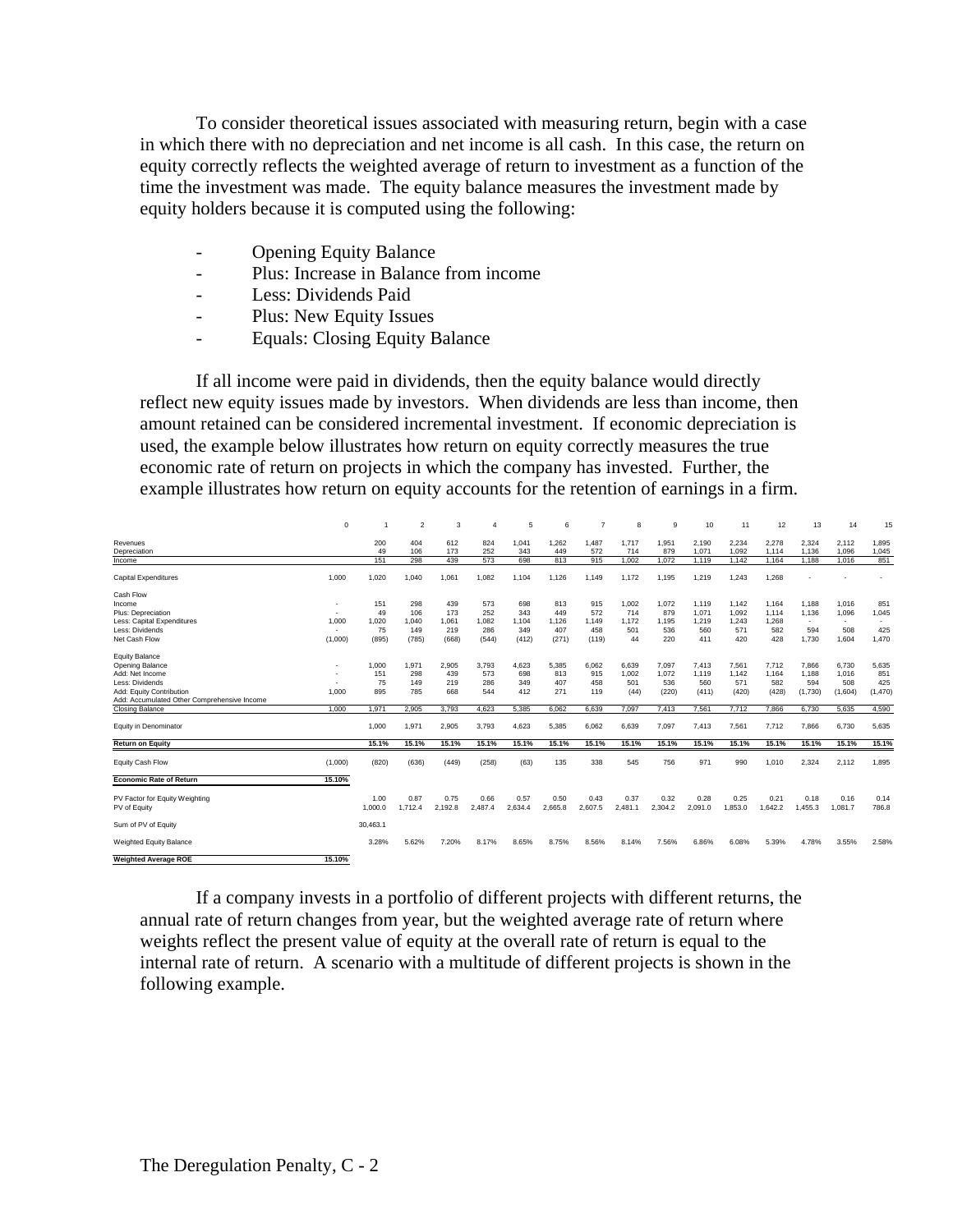|                                                                | $\mathbf 0$              |                 | $\overline{2}$  | 3               | $\overline{4}$  | 5               | 6               |                 | 8               | 9               | 10              | 11              | 12              | 13                       | 14             | 15             |
|----------------------------------------------------------------|--------------------------|-----------------|-----------------|-----------------|-----------------|-----------------|-----------------|-----------------|-----------------|-----------------|-----------------|-----------------|-----------------|--------------------------|----------------|----------------|
| Revenues                                                       |                          | 200             | 404             | 643             | 901             | 1.187           | 1.498           | 1.823           | 2,197           | 2,628           | 2,501           | 2,390           | 2.890           | 3.450                    | 3.820          | 3,175          |
| Depreciation                                                   |                          | 49              | 109             | 156             | 279             | 358             | 480             | 628             | 809             | 1.029           | 999             | 834             | 1.118           | 1.461                    | 1,761          | 1,554          |
| Income                                                         |                          | 151             | 295             | 487             | 621             | 830             | 1.018           | 1.195           | 1.389           | 1.599           | 1.501           | 1.556           | 1.772           | 1.989                    | 2.059          | 1.621          |
| <b>Capital Expenditures</b>                                    | 1.000                    | 1.020           | 1,040           | 1,061           | 1.082           | 1.104           | 1,126           | 1.149           | 1.172           | 1.195           | 1,219           | 1,243           | 1.268           |                          |                |                |
| Cash Flow                                                      |                          |                 |                 |                 |                 |                 |                 |                 |                 |                 |                 |                 |                 |                          |                |                |
| Income                                                         | <b>.</b>                 | 151             | 295             | 487             | 621             | 830             | 1.018           | 1.195           | 1.389           | 1.599           | 1.501           | 1,556           | 1.772           | 1.989                    | 2,059          | 1,621          |
| Plus: Depreciation                                             | $\overline{\phantom{a}}$ | 49              | 109             | 156             | 279             | 358             | 480             | 628             | 809             | 1.029           | 999             | 834             | 1.118           | 1.461                    | 1.761          | 1,554          |
| Less: Capital Expenditures                                     | 1.000                    | 1.020           | 1.040           | 1.061           | 1.082           | 1.104           | 1.126           | 1.149           | 1.172           | 1.195           | 1.219           | 1.243           | 1.268           | $\overline{\phantom{a}}$ | $\sim$         |                |
| Less: Dividends                                                | ٠                        | 75              | 147             | 243             | 311             | 415             | 509             | 598             | 694             | 800             | 751             | 778             | 886             | 995                      | 1,029          | 810            |
| Net Cash Flow                                                  | (1,000)                  | (895)           | (784)           | (662)           | (493)           | (332)           | (137)           | 77              | 331             | 634             | 531             | 369             | 736             | 2,456                    | 2,791          | 2,364          |
| <b>Equity Balance</b>                                          |                          | 1.000           |                 |                 | 3.807           |                 |                 |                 |                 | 6,888           | 7.053           |                 | 7.683           | 7.833                    |                |                |
| Opening Balance<br>Add: Net Income                             |                          | 151             | 1,971<br>295    | 2,902<br>487    | 621             | 4.611<br>830    | 5,357<br>1.018  | 6,004<br>1.195  | 6,525<br>1.389  | 1.599           | 1.501           | 7,273<br>1.556  | 1.772           | 1.989                    | 6,372<br>2.059 | 4,611<br>1,621 |
| Less: Dividends                                                |                          |                 | 147             | 243             |                 |                 | 509             |                 |                 |                 | 751             | 778             |                 | 995                      | 1.029          | 810            |
|                                                                |                          | 75              |                 |                 | 311             | 415             |                 | 598             | 694             | 800             |                 |                 | 886             |                          |                |                |
| Add: Equity Contribution                                       | 1.000                    | 895             | 784             | 662             | 493             | 332             | 137             | (77)            | (331)           | (634)           | (531)           | (369)           | (736)           | (2, 456)                 | (2,791)        | (2, 364)       |
| Add: Accumulated Other Comprehensive Income<br>Closing Balance | 1.000                    | 1.971           | 2.902           | 3.807           | 4.611           | 5.357           | 6.004           | 6.525           | 6.888           | 7.053           | 7.273           | 7.683           | 7.833           | 6.372                    | 4.611          | 3.057          |
|                                                                |                          |                 |                 |                 |                 |                 |                 |                 |                 |                 |                 |                 |                 |                          |                |                |
| Equity in Denominator                                          |                          | 1.000           | 1.971           | 2.902           | 3.807           | 4.611           | 5.357           | 6.004           | 6.525           | 6,888           | 7.053           | 7.273           | 7.683           | 7.833                    | 6.372          | 4.611          |
| <b>Return on Equity</b>                                        |                          | 15.1%           | 14.9%           | 16.8%           | 16.3%           | 18.0%           | 19.0%           | 19.9%           | 21.3%           | 23.2%           | 21.3%           | 21.4%           | 23.1%           | 25.4%                    | 32.3%          | 35.2%          |
| Equity Cash Flow                                               | (1,000)                  | (820)           | (636)           | (419)           | (182)           | 83              | 372             | 674             | 1,026           | 1.433           | 1,282           | 1,147           | 1.622           | 3,450                    | 3,820          | 3,175          |
| <b>Economic Rate of Return</b>                                 | 20.19%                   |                 |                 |                 |                 |                 |                 |                 |                 |                 |                 |                 |                 |                          |                |                |
| PV Factor for Equity Weighting<br>PV of Equity                 |                          | 1.00<br>1.000.0 | 0.83<br>1.639.8 | 0.69<br>2.008.7 | 0.58<br>2.192.6 | 0.48<br>2.209.1 | 0.40<br>2.135.5 | 0.33<br>1.991.1 | 0.28<br>1.800.3 | 0.23<br>1.581.2 | 0.19<br>1.347.2 | 0.16<br>1.155.8 | 0.13<br>1.015.7 | 0.11<br>861.6            | 0.09<br>583.1  | 0.08<br>351.0  |
| Sum of PV of Equity                                            |                          | 22.202.6        |                 |                 |                 |                 |                 |                 |                 |                 |                 |                 |                 |                          |                |                |
| Weighted Equity Balance                                        |                          | 4.50%           | 7.39%           | 9.05%           | 9.88%           | 9.95%           | 9.62%           | 8.97%           | 8.11%           | 7.12%           | 6.07%           | 5.21%           | 4.57%           | 3.88%                    | 2.63%          | 1.58%          |
| <b>Weighted Average ROE</b>                                    | 20.19%                   |                 |                 |                 |                 |                 |                 |                 |                 |                 |                 |                 |                 |                          |                |                |

There are many theoretical problems with the standard return on investment even if a company has stable earnings and uncomplicated accounting. When depreciation expense is computed on a straight line basis, when asset write-ups and write-offs occur and when other accounting adjustments are made which change the valuation of assets, the rate of return no longer can be used to compare the rate of return to investors between companies. In the example above, economic depreciation had to be computed for the return to correspond with the accounting return. If straight line depreciation is used rather than economic depreciation, the weighted return on equity no longer equals the economic return as shown on the table below

|                                             | $\mathbf 0$ |          | $\overline{2}$ | 3       | 4       | 5       | 6       | 7       | 8       | 9       | 10      | 11      | 12      | 13      | 14      | 15      |
|---------------------------------------------|-------------|----------|----------------|---------|---------|---------|---------|---------|---------|---------|---------|---------|---------|---------|---------|---------|
| Revenues                                    |             | 200      | 404            | 612     | 824     | 1.041   | 1.262   | 1.487   | 1.717   | 1.951   | 2,190   | 2,234   | 2,278   | 2.324   | 2.112   | 1.895   |
| Depreciation                                |             | 100      | 202            | 306     | 412     | 520     | 631     | 743     | 858     | 975     | 1.095   | 1.217   | 1.341   | 1.368   | 1.266   | 1,162   |
| Income                                      |             | 100      | 202            | 306     | 412     | 520     | 631     | 743     | 858     | 975     | 1.095   | 1,017   | 937     | 956     | 846     | 733     |
| <b>Capital Expenditures</b>                 | 1.000       | 1.020    | 1.040          | 1.061   | 1.082   | 1.104   | 1.126   | 1.149   | 1.172   | 1.195   | 1,219   | 1.243   | 1.268   |         |         |         |
| Cash Flow                                   |             |          |                |         |         |         |         |         |         |         |         |         |         |         |         |         |
| Income                                      |             | 100      | 202            | 306     | 412     | 520     | 631     | 743     | 858     | 975     | 1,095   | 1,017   | 937     | 956     | 846     | 733     |
| Plus: Depreciation                          |             | 100      | 202            | 306     | 412     | 520     | 631     | 743     | 858     | 975     | 1.095   | 1,217   | 1,341   | 1.368   | 1.266   | 1,162   |
| Less: Capital Expenditures                  | 1.000       | 1.020    | 1.040          | 1.061   | 1.082   | 1.104   | 1.126   | 1.149   | 1.172   | 1.195   | 1.219   | 1.243   | 1.268   | $\sim$  | $\sim$  |         |
| Less: Dividends                             |             | 50       | 101            | 153     | 206     | 260     | 315     | 372     | 429     | 488     | 547     | 508     | 469     | 478     | 423     | 367     |
| Net Cash Flow                               | (1,000)     | (870)    | (737)          | (602)   | (464)   | (323)   | (180)   | (34)    | 116     | 268     | 423     | 482     | 542     | 1,846   | 1,689   | 1,529   |
| <b>Equity Balance</b>                       |             |          |                |         |         |         |         |         |         |         |         |         |         |         |         |         |
| Opening Balance                             |             | 1.000    | 1.920          | 2.758   | 3,514   | 4.184   | 4.768   | 5.263   | 5.668   | 5.981   | 6.201   | 6,325   | 6.352   | 6.279   | 4.911   | 3,645   |
| Add: Net Income                             |             | 100      | 202            | 306     | 412     | 520     | 631     | 743     | 858     | 975     | 1.095   | 1.017   | 937     | 956     | 846     | 733     |
| Less: Dividends                             |             | 50       | 101            | 153     | 206     | 260     | 315     | 372     | 429     | 488     | 547     | 508     | 469     | 478     | 423     | 367     |
| Add: Equity Contribution                    | 1.000       | 870      | 737            | 602     | 464     | 323     | 180     | 34      | (116)   | (268)   | (423)   | (482)   | (542)   | (1,846) | (1,689) | (1,529) |
| Add: Accumulated Other Comprehensive Income |             |          |                |         |         |         |         |         |         |         |         |         |         |         |         |         |
| <b>Closing Balance</b>                      | 1.000       | 1,920    | 2,758          | 3,514   | 4.184   | 4,768   | 5.263   | 5.668   | 5,981   | 6,201   | 6.325   | 6,352   | 6,279   | 4,911   | 3,645   | 2,483   |
|                                             |             |          |                |         |         |         |         |         |         |         |         |         |         |         |         |         |
| Equity in Denominator                       |             | 1.000    | 1.920          | 2,758   | 3,514   | 4,184   | 4,768   | 5.263   | 5,668   | 5.981   | 6.201   | 6,325   | 6,352   | 6.279   | 4,911   | 3.645   |
| <b>Return on Equity</b>                     |             | 10.0%    | 10.5%          | 11.1%   | 11.7%   | 12.4%   | 13.2%   | 14.1%   | 15.1%   | 16.3%   | 17.7%   | 16.1%   | 14.8%   | 15.2%   | 17.2%   | 20.1%   |
| Equity Cash Flow                            | (1,000)     | (820)    | (636)          | (449)   | (258)   | (63)    | 135     | 338     | 545     | 756     | 971     | 990     | 1,010   | 2,324   | 2,112   | 1.895   |
| <b>Economic Rate of Return</b>              | 15.10%      |          |                |         |         |         |         |         |         |         |         |         |         |         |         |         |
| PV Factor for Equity Weighting              |             | 1.00     | 0.87           | 0.75    | 0.66    | 0.57    | 0.50    | 0.43    | 0.37    | 0.32    | 0.28    | 0.25    | 0.21    | 0.18    | 0.16    | 0.14    |
| PV of Equity                                |             | 1.000.0  | 1.668.1        | 2,082.2 | 2.304.3 | 2.384.0 | 2.360.2 | 2.263.6 | 2.118.1 | 1.942.0 | 1.749.2 | 1.550.2 | 1.352.5 | 1.161.5 | 789.3   | 509.0   |
| Sum of PV of Equity                         |             | 25,294.7 |                |         |         |         |         |         |         |         |         |         |         |         |         |         |
| Weighted Equity Balance                     |             | 3.95%    | 6.59%          | 8.23%   | 9.11%   | 9.42%   | 9.33%   | 8.95%   | 8.37%   | 7.68%   | 6.92%   | 6.13%   | 5.35%   | 4.59%   | 3.12%   | 2.01%   |
|                                             |             |          |                |         |         |         |         |         |         |         |         |         |         |         |         |         |
| <b>Weighted Average ROE</b>                 | 14.59%      |          |                |         |         |         |         |         |         |         |         |         |         |         |         |         |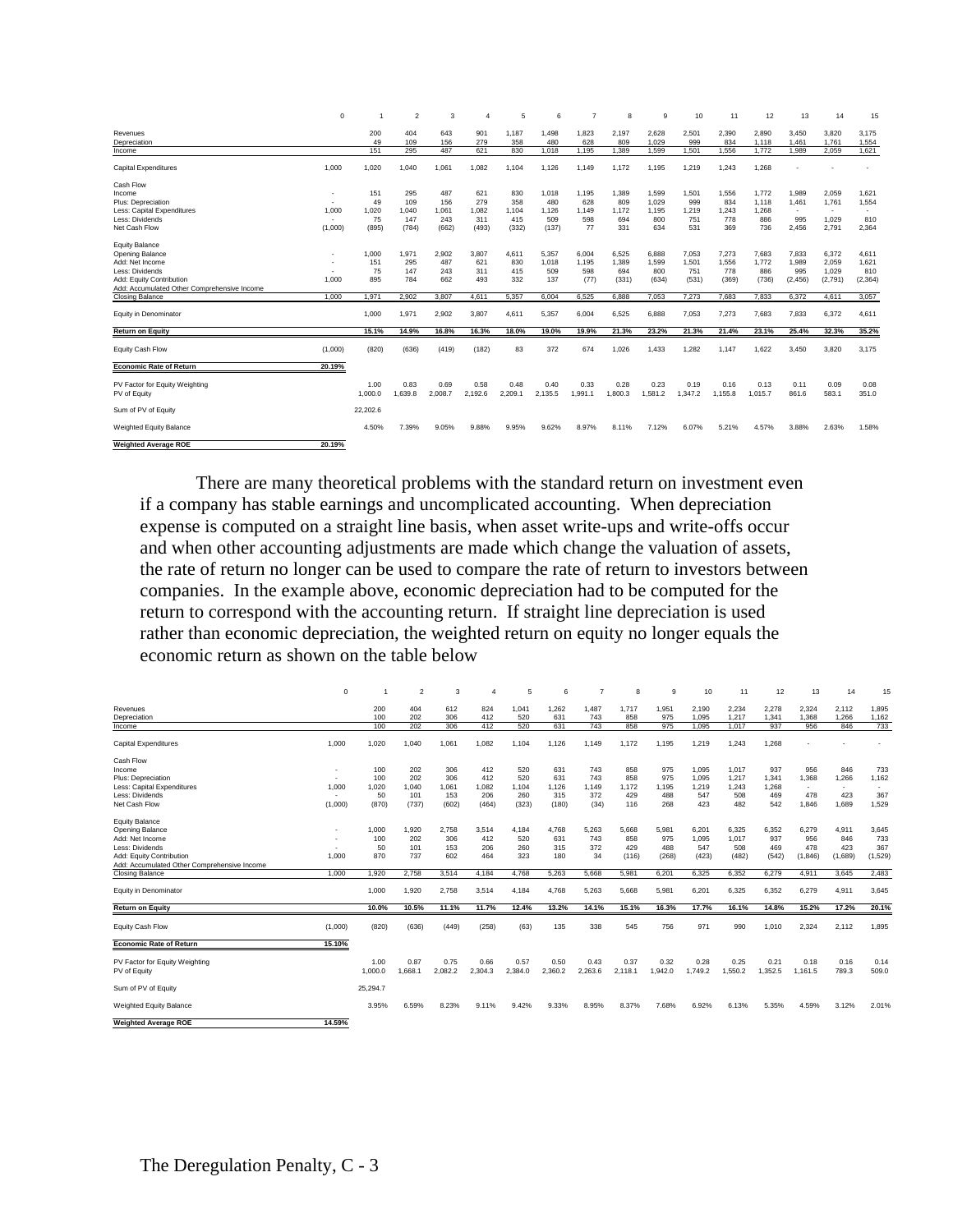Problems with the use of accounting measures to measure the true return earned by investors has long been recognized by economists. For example, Fisher and McGowan state: "Many users of accounting rates of return seem well aware that profits to total assets or stockholders equity may not be consistent from firm to firm or industry to industry and may not correspond to the economists' definition of profits. Accounting rates of return, even if properly and consistently measured, provide almost no information about the economic rates of return. Unless depreciation schedules are chosen in a particular way … the accounting rate of return on a particular investment will not in general equal the economic rate of return on that investment in any year. $^{32}$ 

Using return on investment to measure returns realized by investors who have put money into a company when assets are constructed or purchased is made more difficult because of accounting policies that re-value assets over time. Accounting methods change the value of investments related to derivatives, impairment, foreign currency translation and other factors. Some of these asset write-ups are not recognized on the income statement, but affect the equity balance through accumulated other comprehensive income described later in this appendix. For regulated companies, adjustments to the investment balance are less common because of the premise that the original cost of investments is used as the basis both for setting rates and valuing assets. The example below illustrates problems with measurement of return on equity when asset write-ups and write-downs change the common equity balance.

## **Data Sources**

In analyzing the profit for each company:

- We retrieved SEC 10-K reports for a number of historic years and extracted financial statement and other data. After aggregating the data, we have used the financial statement information to compute a number of financial ratios. A spreadsheet with the financial statement data and the financial ratios was constructed for each company.
- We gathered historic daily stock price, dividend and stock split data. We entered the stock data into a spreadsheet for each company that allows us to construct rates of return earned by shareholders using alternative holding period assumptions.
- We acquired historic and projected data from Value Line and entered the data into a series of spreadsheets.
- We downloaded recent investor analyst presentations that often describe profit outlooks and make comments on prospective profitability from selling generation into PJM.

<sup>&</sup>lt;sup>2</sup> Fisher, Franklin, and McGowan, John, "On the Misuse of Accounting Rates of Return to Infer Monopoly Profits", The American Economic Review, March, 1983.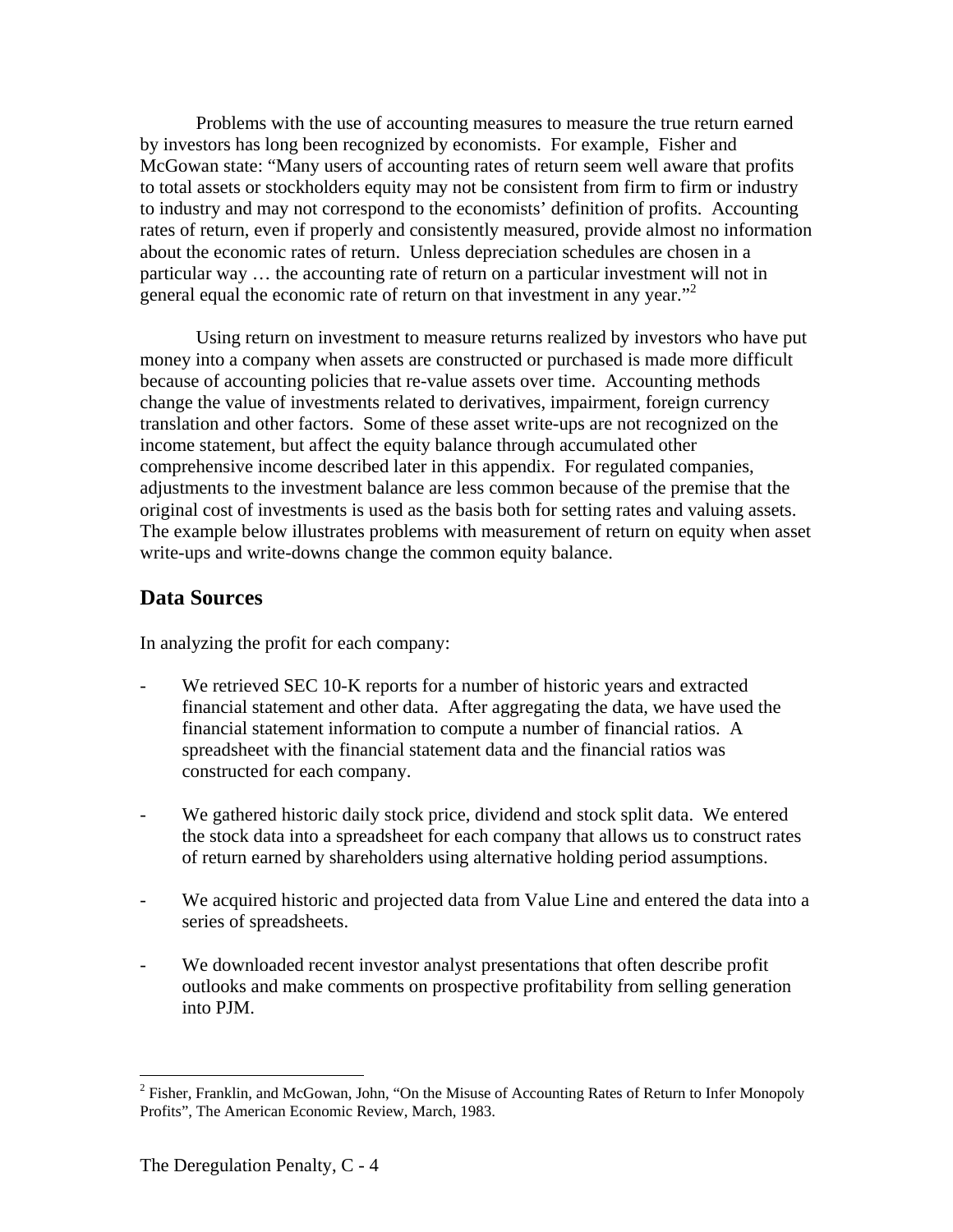We gathered prospective earnings estimated by financial analysts from Yahoofinance.com.

## **Return on Equity from Financial Statements**

#### *Mechanics*

The traditional return on equity is computed from: net income after preferred dividends on the income statement; and the common equity amount on the balance sheet using the following formula.

$$
ROE = \underline{\text{Net Income to Common Equity}}{\text{Average of Beginning and Ending Common Equity Balance}}
$$

In the above formula, net income before cumulative accounting changes and before extraordinary income is used so that the return reflects on-going operations. The formula can also be computed if the numerator and denominator are divided by shares outstanding. Net income divided by the number of shares equals earnings per share and common equity divided by the number of shares provides the book value per share. This means the ROE can also be computed using the formula:

 $ROE = \underline{\text{Earnings Per Share}}$ Average of Beginning and Ending Book Value per Share

#### *Advantages*

The primary advantage of presenting the return on equity is its traditional use in the electric utility industry, including its dominant role in rate proceedings and its general use in measuring the economic performance of an investment. There is little judgment in making the calculation and it can often be made from data in the financial summary presented in the 10-K of each company. The return on equity can also be directly extracted from sources such as Value Line. (The Value Line return on equity is often not exactly the same as the unadjusted return on equity – for example, the net income used by Value Line excludes write-offs.)

#### *Disadvantages*

The return on equity contains theoretical flaws associated with all accounting ratios discussed above in that accounting returns do not measure true economic returns. In addition, the return on equity is affected by capital structure decisions of a company that change the risk to equity investors but have nothing to do with the underlying profit of real assets. For example, the return on equity may be increased from an increase in debt leverage even though nothing has changed in the way the company operates. However, increases in returns that come from greater leverage mean that the risk has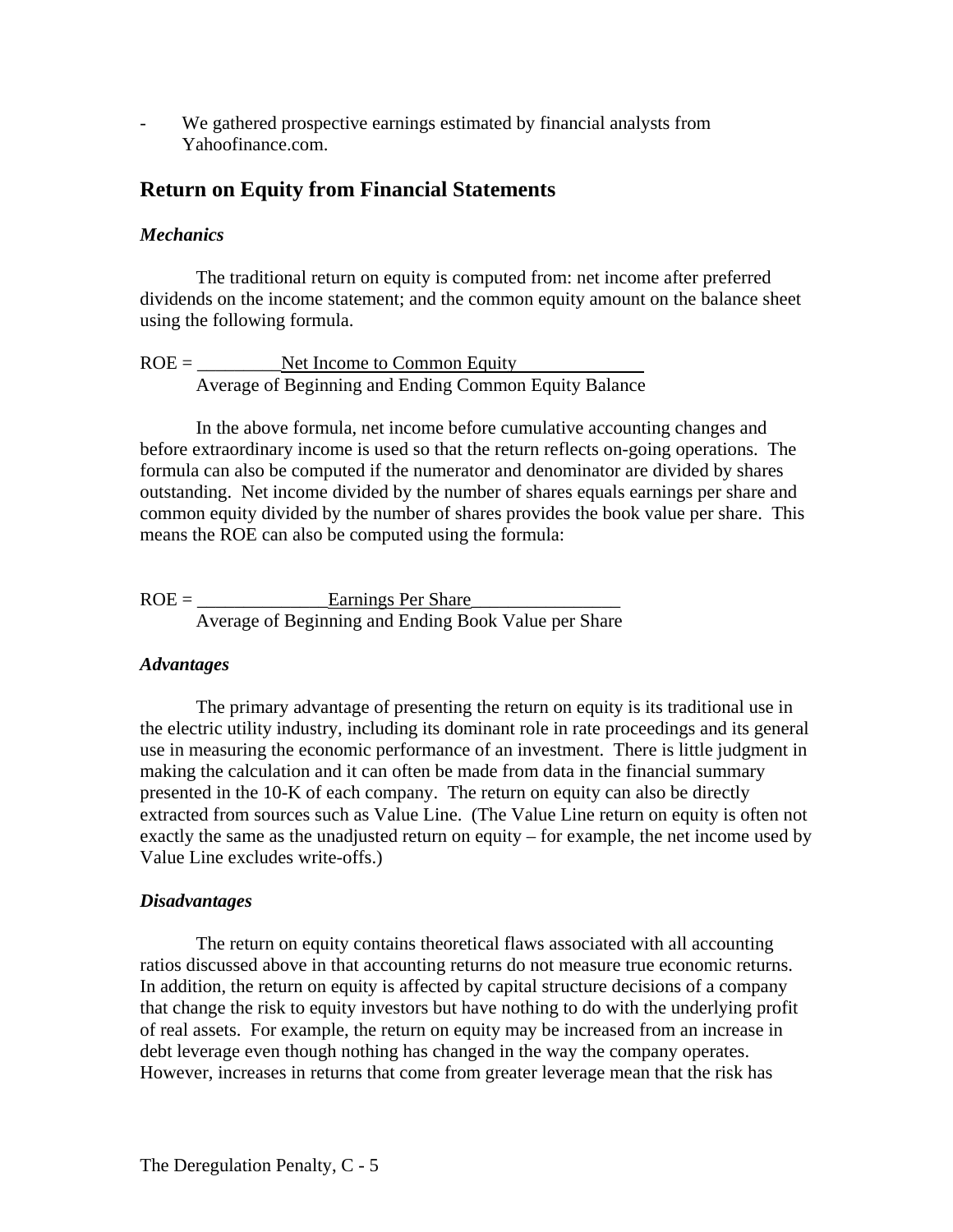increased. Finally, the return on equity is a historic measure that does not enable the drawing of conclusions with respect to future market developments.

Another problem with measuring the return on equity is that the denominator of the equation is affected by write-offs. For example, if a company incurs a large loss from writing down assets, its equity balance may become very low. The low equity balance means that future returns on equity will be higher than they would be without the writeoff. The write-off reduces the return in the write-off period and increases returns in subsequent periods. Similarly, the return on equity can be difficult to interpret after a company experiences losses and has a small amount of equity. An illustration of how write-offs affect the return on equity calculation is shown in the example below – the example is derived from the initial example with a single asset type.

|                                                                         | $\Omega$                 |                          | $\mathcal{P}$   | 3               | 4               | 5               | 6               |                          | 8                        | 9                        | 10             | 11              | 12              | 13                       | 14            | 15            |
|-------------------------------------------------------------------------|--------------------------|--------------------------|-----------------|-----------------|-----------------|-----------------|-----------------|--------------------------|--------------------------|--------------------------|----------------|-----------------|-----------------|--------------------------|---------------|---------------|
| Revenues<br>Depreciation<br>Write-off                                   |                          | 200<br>49                | 400<br>105      | 600<br>170      | 800<br>245      | 1.000<br>331    | 1.200<br>430    | 1.400<br>544             | 1.600<br>675<br>4,000    | 1.800<br>826             | 2.000<br>1.000 | 2.000<br>1,000  | 2,000<br>1,000  | 2.000<br>1.000           | 1.800<br>951  | 1,600<br>895  |
| Reduced Depreciation from Write-off<br>Income                           |                          | 151                      | 295             | 430             | 555             | 669             | 770             | 856                      | (3.075)                  | 800<br>1.774             | 800<br>1.800   | 800<br>1.800    | 800<br>1.800    | 800<br>1.800             | 849           | 705           |
|                                                                         |                          |                          |                 |                 |                 |                 |                 |                          |                          |                          |                |                 |                 |                          |               |               |
| <b>Capital Expenditures</b>                                             | 1,000                    | 1,000                    | 1,000           | 1,000           | 1,000           | 1,000           | 1,000           | 1,000                    | 1,000                    | 1,000                    | 1,000          | 1,000           | 1,000           |                          |               |               |
| Cash Flow                                                               |                          |                          |                 |                 |                 |                 |                 |                          |                          |                          |                |                 |                 |                          |               |               |
| Income                                                                  | $\overline{\phantom{a}}$ | 151                      | 295             | 430             | 555             | 669             | 770             | 856                      | (3,075)                  | 1.774                    | 1.800          | 1,800           | 1.800           | 1.800                    | 849           | 705           |
| Plus: Depreciation                                                      | $\sim$                   | 49                       | 105             | 170             | 245             | 331             | 430             | 544                      | 4,675                    | 26                       | 200            | 200             | 200             | 200                      | 951           | 895           |
| Less: Capital Expenditures                                              | 1,000                    | 1,000                    | 1,000           | 1,000           | 1,000           | 1,000           | 1,000           | 1,000                    | 1,000                    | 1,000                    | 1,000          | 1,000           | 1,000           |                          |               |               |
| Less: Dividends                                                         |                          | $\sim$                   | ÷.              | $\sim$          | $\sim$          | $\sim$          | $\sim$          | $\overline{\phantom{a}}$ | $\overline{\phantom{a}}$ | ٠                        | $\sim$         | $\sim$          | ٠               | $\sim$                   | $\sim$        | $\sim$        |
| Net Cash Flow                                                           | (1,000)                  | (800)                    | (600)           | (400)           | (200)           |                 | 200             | 400                      | 600                      | 800                      | 1,000          | 1,000           | 1,000           | 2.000                    | 1,800         | 1,600         |
| <b>Equity Balance</b>                                                   |                          |                          |                 |                 |                 |                 |                 |                          |                          |                          |                |                 |                 |                          |               |               |
| Opening Balance                                                         |                          | 1.000                    | .951            | 2,846           | 3.675           | 4.430           | 5.099           | 5.669                    | 6,125                    | 2.449                    | 3,423          | 4,223           | 5.023           | 5.823                    | 5.623         | 4,672         |
| Add: Net Income                                                         |                          | 151                      | 295             | 430             | 555             | 669             | 770             | 856                      | (3,075)                  | 1,774                    | 1,800          | 1,800           | 1,800           | 1,800                    | 849           | 705           |
| Less: Dividends                                                         |                          | $\overline{\phantom{a}}$ | ٠               | ٠               |                 |                 |                 | ٠                        | $\overline{\phantom{a}}$ | $\overline{\phantom{a}}$ |                | $\sim$          | ٠               | $\overline{\phantom{a}}$ | $\sim$        |               |
| Add: Equity Contribution<br>Add: Accumulated Other Comprehensive Income | 1.000                    | 800                      | 600             | 400             | 200             | <b>.</b>        | (200)           | (400)                    | (600)                    | (800)                    | (1,000)        | (1,000)         | (1,000)         | (2,000)                  | (1,800)       | (1,600)       |
| <b>Closing Balance</b>                                                  | 1.000                    | 1.951                    | 2.846           | 3.675           | 4.430           | 5.099           | 5.669           | 6,125                    | 2.449                    | 3.423                    | 4.223          | 5.023           | 5,823           | 5,623                    | 4.672         | 3,778         |
| Equity in Denominator                                                   |                          | 1.000                    | 1,951           | 2,846           | 3.675           | 4.430           | 5,099           | 5,669                    | 6,125                    | 2.449                    | 3,423          | 4,223           | 5,023           | 5.823                    | 5,623         | 4,672         |
| <b>Return on Equity</b>                                                 |                          | 15.1%                    | 15.1%           | 15.1%           | 15.1%           | 15.1%           | 15.1%           | 15.1%                    | $-50.2%$                 | 72.4%                    | 52.6%          | 42.6%           | 35.8%           | 30.9%                    | 15.1%         | 15.1%         |
| Equity Cash Flow                                                        | (1,000)                  | (800)                    | (600)           | (400)           | (200)           |                 | 200             | 400                      | 600                      | 800                      | 1,000          | 1,000           | 1,000           | 2,000                    | 1,800         | 1,600         |
| <b>Economic Rate of Return</b>                                          | 15.10%                   |                          |                 |                 |                 |                 |                 |                          |                          |                          |                |                 |                 |                          |               |               |
|                                                                         |                          |                          |                 |                 |                 |                 |                 |                          |                          |                          |                |                 |                 |                          |               |               |
| PV Factor for Equity Weighting<br>PV of Equity                          |                          | 1.00<br>1.000.0          | 0.87<br>1.695.1 | 0.75<br>2,148.0 | 0.66<br>2.410.3 | 0.57<br>2,524.3 | 0.50<br>2,524.3 | 0.43<br>2,438.2          | 0.37<br>2,288.8          | 0.32<br>795.3            | 0.28<br>965.6  | 0.25<br>1,035.0 | 0.21<br>1,069.6 | 0.18<br>1,077.3          | 0.16<br>903.8 | 0.14<br>652.5 |
|                                                                         |                          |                          |                 |                 |                 |                 |                 |                          |                          |                          |                |                 |                 |                          |               |               |
| Sum of PV of Equity                                                     |                          | 24.724.1                 |                 |                 |                 |                 |                 |                          |                          |                          |                |                 |                 |                          |               |               |
| Weighted Equity Balance                                                 |                          | 4.04%                    | 6.86%           | 8.69%           | 9.75%           | 10.21%          | 10.21%          | 9.86%                    | 9.26%                    | 3.22%                    | 3.91%          | 4.19%           | 4.33%           | 4.36%                    | 3.66%         | 2.64%         |
| <b>Weighted Average ROE</b>                                             | 15.10%                   |                          |                 |                 |                 |                 |                 |                          |                          |                          |                |                 |                 |                          |               |               |

## **Adjusted Return on Equity**

#### *Mechanics*

The adjusted return on equity is computed through dividing net income (adjusted for goodwill impairment charges, write-offs and re-structuring charges) by equity (adjusted for goodwill, accumulated write-offs and accumulated other comprehensive income). The adjusted return on equity is demonstrated by the following formula:

Adjusted  $ROE =$  Net Income less write-offs, adjusted depreciation, impairment Average of Adjusted Common Equity Balance

The adjustments to net income and to the equity balance are the same for each company so as to assure consistency in comparing results between companies. Once the adjustments are made, the returns for PJM companies can be reasonably compared to the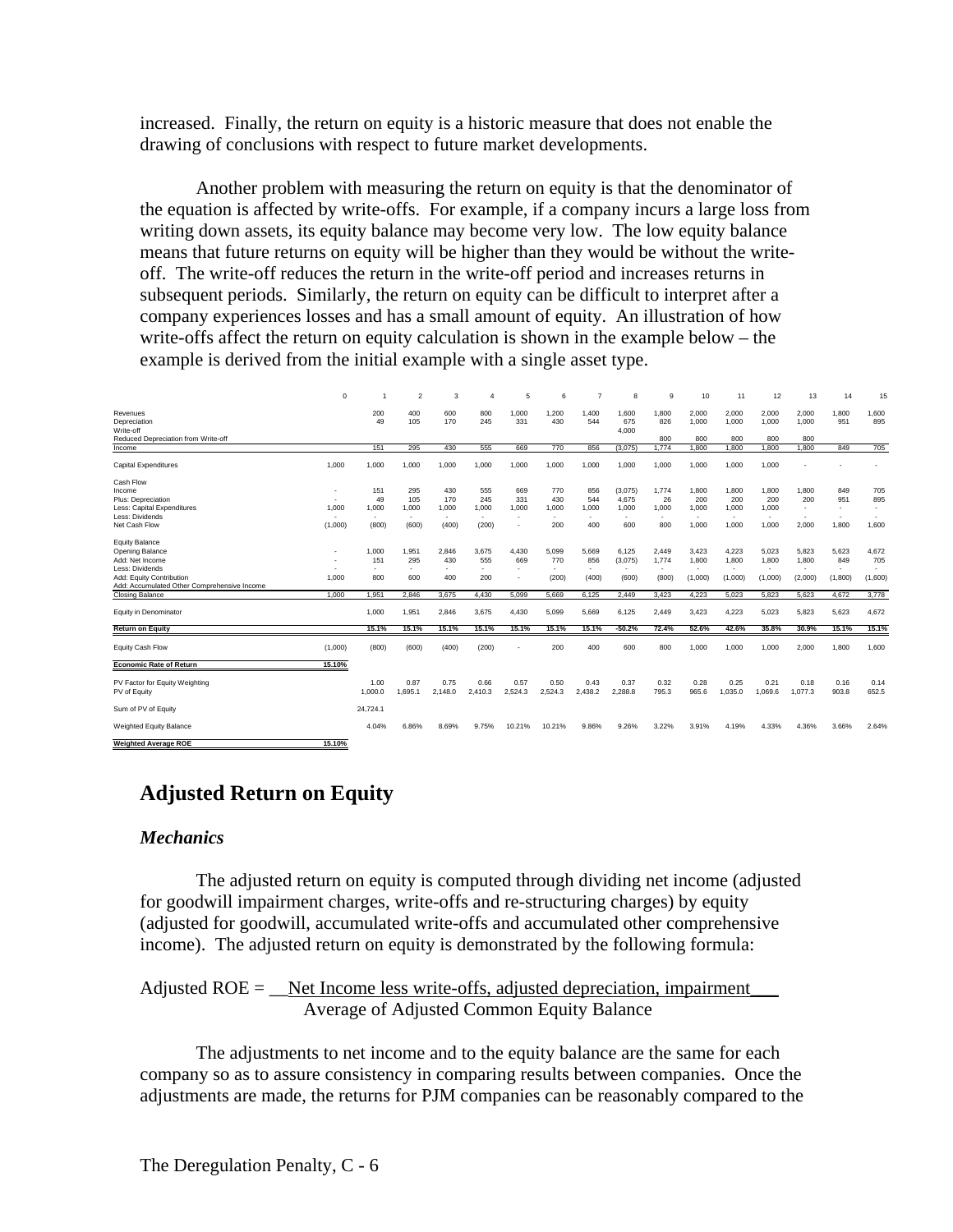returns experienced by regulated companies. The adjustments and the rational for the adjustments to goodwill, write-offs, and accumulated other comprehensive income are described below:

#### **Goodwill**

Goodwill is recorded on the asset side of the balance sheet when an acquisition is made to account for paying more than the initial investment made by investors in the assets. With multiple acquisitions, the return on equity is not comparable between a company that is the subject of multiple mergers and a company that has not been involved in mergers and acquisitions even if operations are identical. In the ratemaking process, goodwill is not included in the basis for setting rates because rates should not increase by virtue of paying more than the original cost of the investment. To the extent that goodwill exists on the balance sheet, the equity balance is increased relative to the amount of equity that would exist if investments had been recorded at the original amount of the investment. The returns on equity allowed by regulators and cost of capital are set on the basis of assets that do not include goodwill. In the example below, a premium is paid for assets and the return on equity declines because of the added amounts paid for assets.

|                                             | $\mathbf 0$ |          | $\mathfrak{p}$ | 3       | 4       | 5       | 6                        | 7       | 8                        | 9       | 10      | 11      | 12      | 13      | 14     | 15    |
|---------------------------------------------|-------------|----------|----------------|---------|---------|---------|--------------------------|---------|--------------------------|---------|---------|---------|---------|---------|--------|-------|
| Revenues                                    |             | 200      | 400            | 600     | 800     | 1.000   | 1.200                    | 1.200   | 1.200                    | 1.200   | 1.200   | 1.000   | 800     | 600     | 400    | 200   |
| Depreciation                                |             | 49       | 105            | 170     | 245     | 331     | 430                      | 495     | 570                      | 656     | 755     | 669     | 570     | 456     | 325    | 174   |
| Income                                      |             | 151      | 295            | 430     | 555     | 669     | 770                      | 705     | 630                      | 544     | 445     | 331     | 230     | 144     | 75     | 26    |
| <b>Capital Expenditures</b>                 | 1.000       | 1,000    | 1,000          | 3,000   | 1.000   | 1.000   |                          |         |                          |         |         |         |         |         |        |       |
| Cash Flow                                   |             |          |                |         |         |         |                          |         |                          |         |         |         |         |         |        |       |
| Income                                      |             | 151      | 295            | 430     | 555     | 669     | 770                      | 705     | 630                      | 544     | 445     | 331     | 230     | 144     | 75     | 26    |
| Plus: Depreciation                          |             | 49       | 105            | 170     | 245     | 331     | 430                      | 495     | 570                      | 656     | 755     | 669     | 570     | 456     | 325    | 174   |
| Less: Capital Expenditures                  | 1.000       | 1.000    | 1.000          | 3,000   | 1,000   | 1.000   | $\overline{\phantom{a}}$ | $\sim$  | $\overline{\phantom{a}}$ | $\sim$  | $\sim$  | $\sim$  | ٠       | ٠       | $\sim$ | ٠     |
| Less: Dividends                             | $\sim$      | 75       | 147            | 215     | 277     | 334     | 385                      | 352     | 315                      | 272     | 223     | 166     | 115     | 72      | 38     | 13    |
| Net Cash Flow                               | (1,000)     | (875)    | (747)          | (2,615) | (477)   | (334)   | 815                      | 848     | 885                      | 928     | 977     | 834     | 685     | 528     | 362    | 187   |
| <b>Equity Balance</b>                       |             |          |                |         |         |         |                          |         |                          |         |         |         |         |         |        |       |
| Opening Balance                             |             | 1,000    | 1,951          | 2,846   | 5,675   | 6,430   | 7,099                    | 6,669   | 6,174                    | 5,604   | 4,948   | 4,193   | 3,524   | 2,954   | 2,498  | 2,174 |
| Add: Net Income                             |             | 151      | 295            | 430     | 555     | 669     | 770                      | 705     | 630                      | 544     | 445     | 331     | 230     | 144     | 75     | 26    |
| Less: Dividends                             |             | 75       | 147            | 215     | 277     | 334     | 385                      | 352     | 315                      | 272     | 223     | 166     | 115     | 72      | 38     | 13    |
| Add: Equity Contribution                    | 1.000       | 875      | 747            | 2.615   | 477     | 334     | (815)                    | (848)   | (885)                    | (928)   | (977)   | (834)   | (685)   | (528)   | (362)  | (187) |
| Add: Accumulated Other Comprehensive Income |             |          |                |         |         |         |                          |         |                          |         |         |         |         |         |        |       |
| <b>Closing Balance</b>                      | 1.000       | 1.951    | 2.846          | 5.675   | 6.430   | 7.099   | 6.669                    | 6.174   | 5,604                    | 4.948   | 4.193   | 3,524   | 2,954   | 2.498   | 2,174  | 2,000 |
| Equity in Denominator                       |             | 1.000    | 1,951          | 2,846   | 5,675   | 6,430   | 7,099                    | 6,669   | 6,174                    | 5,604   | 4,948   | 4,193   | 3,524   | 2,954   | 2,498  | 2,174 |
| <b>Return on Equity</b>                     |             | 15.1%    | 15.1%          | 15.1%   | 9.8%    | 10.4%   | 10.8%                    | 10.6%   | 10.2%                    | 9.7%    | 9.0%    | 7.9%    | 6.5%    | 4.9%    | 3.0%   | 1.2%  |
| Equity Cash Flow                            | (1,000)     | (800)    | (600)          | (2,400) | (200)   |         | 1,200                    | 1,200   | 1,200                    | 1.200   | 1,200   | 1,000   | 800     | 600     | 400    | 200   |
| <b>Economic Rate of Return</b>              | 8.42%       |          |                |         |         |         |                          |         |                          |         |         |         |         |         |        |       |
| PV Factor for Equity Weighting              |             | 1.00     | 0.92           | 0.85    | 0.78    | 0.72    | 0.67                     | 0.62    | 0.57                     | 0.52    | 0.48    | 0.45    | 0.41    | 0.38    | 0.35   | 0.32  |
| PV of Equity                                |             | 1.000.0  | 1.799.5        | 2,420.8 | 4.453.3 | 4.653.9 | 4,739.1                  | 4.106.3 | 3.506.3                  | 2,935.6 | 2,390.8 | 1.868.7 | 1.448.7 | 1.120.1 | 873.7  | 701.2 |
| Sum of PV of Equity                         |             | 41.667.2 |                |         |         |         |                          |         |                          |         |         |         |         |         |        |       |
| Weighted Equity Balance                     |             | 2.40%    | 4.32%          | 5.81%   | 10.69%  | 11.17%  | 11.37%                   | 9.85%   | 8.42%                    | 7.05%   | 5.74%   | 4.48%   | 3.48%   | 2.69%   | 2.10%  | 1.68% |
| <b>Weighted Average ROE</b>                 | 9.23%       |          |                |         |         |         |                          |         |                          |         |         |         |         |         |        |       |

## **Write-offs**

Some of the PJM companies wrote down their generating plants after restructuring when they changed accounting methods and re-valued assets that could not be supported without regulatory support. These write-offs would not have occurred if the companies generation segment would have continued to be regulated. Large write-offs occurred for ComEd, PECO, PSEG and other companies. The difference between regulated accounting and non-regulated accounting is explained in the following statement in FPL's 10-K.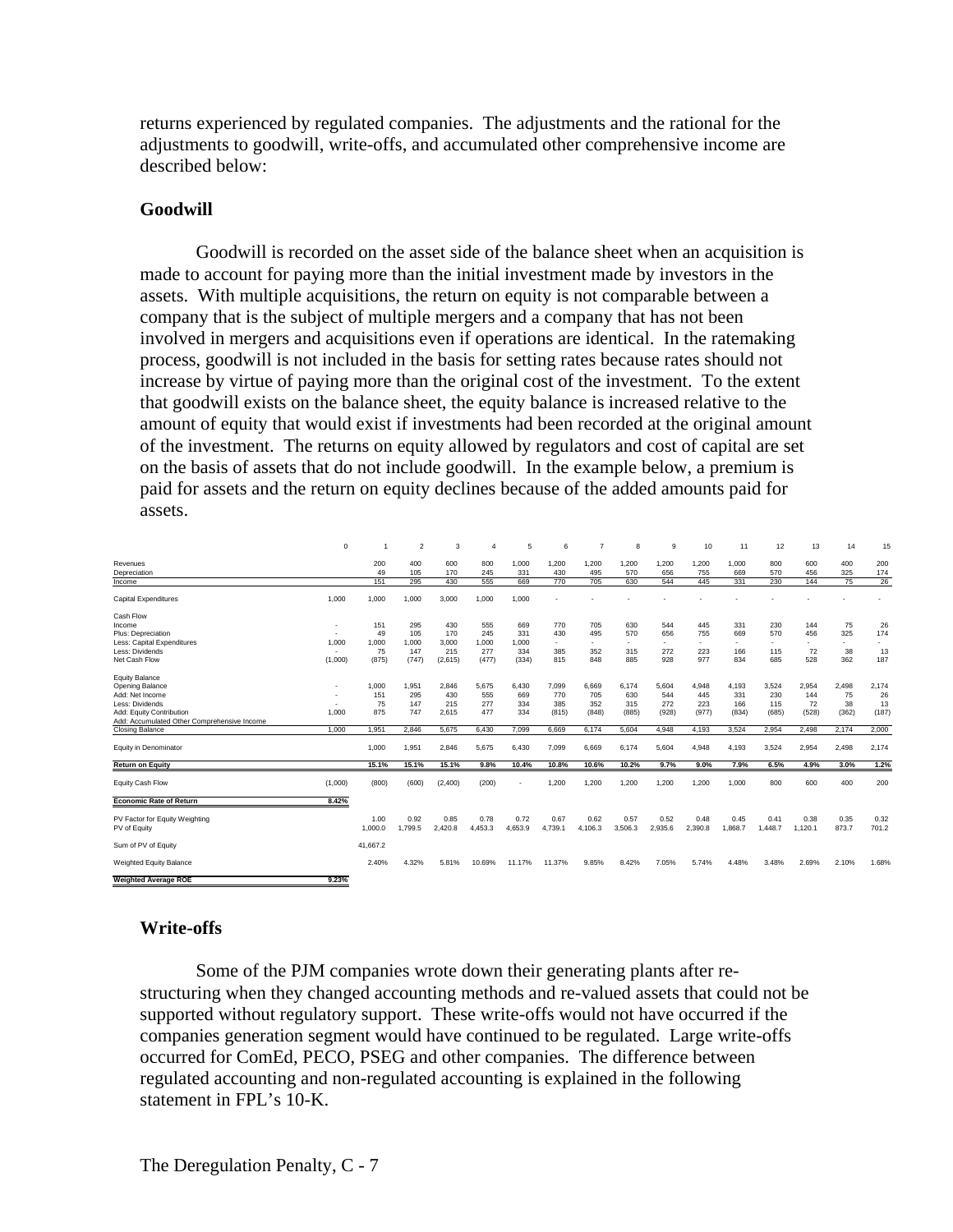Management believes it is unlikely there will be any state actions to restructure the retail electric industry in Florida in the near future. If the basis of regulation for some or all of FPL's business changes from costbased regulation, existing regulatory assets and liabilities would be written off unless regulators specify an alternative means of recovery or refund. Further, other aspects of the business, such as generation assets and longterm power purchase commitments, would need to be reviewed to assess their recoverability in a changed regulatory environment.

To make the return on investment comparable between PJM companies and regulated companies, the amount of write-off is added to the equity balance. Once the write-off (net of tax) is added back, the depreciation expense should also be adjusted because the depreciation expense would have been greater if the write-off did not occur.

#### **Accumulated Other Comprehensive Income**

PJM companies record some direct changes in their equity balance that are not reflected in the income statement. Results of increases or decreases in the equity balance are recorded as accumulated other comprehensive income. Items that cause accumulated other comprehensive income to increase or decrease include changes in the value of derivatives used to hedge cash flow, unrealized gains and losses on investments, and foreign translation adjustments. The manner in which changes in the value of derivatives are recorded on the balance sheet is explained in a 10-K report for one of the PJM companies as follows:

SFAS No. 133 requires us to record all derivatives on the balance sheet at fair value with changes in the fair value resulting from fluctuations in the underlying commodity prices immediately recognized in earnings, unless the derivative qualifies for hedge accounting treatment. Changes in the fair value of a derivative that is highly effective as, and is designated as and qualifies as a cash flow hedge, are deferred in accumulated other comprehensive income and are recognized into earnings as the hedged transactions occur."

The accumulated other comprehensive income is generally minor or non-existent for regulated companies. Balances of accumulated other comprehensive income do not represent money directly put into a company by investors or indirectly by money invested from not paying income as dividends. As shown in the supplemental materials for Dominion, the company excludes accumulated other comprehensive income when it computes return on investment. The example below illustrates how accumulated other comprehensive income can affect the return on equity.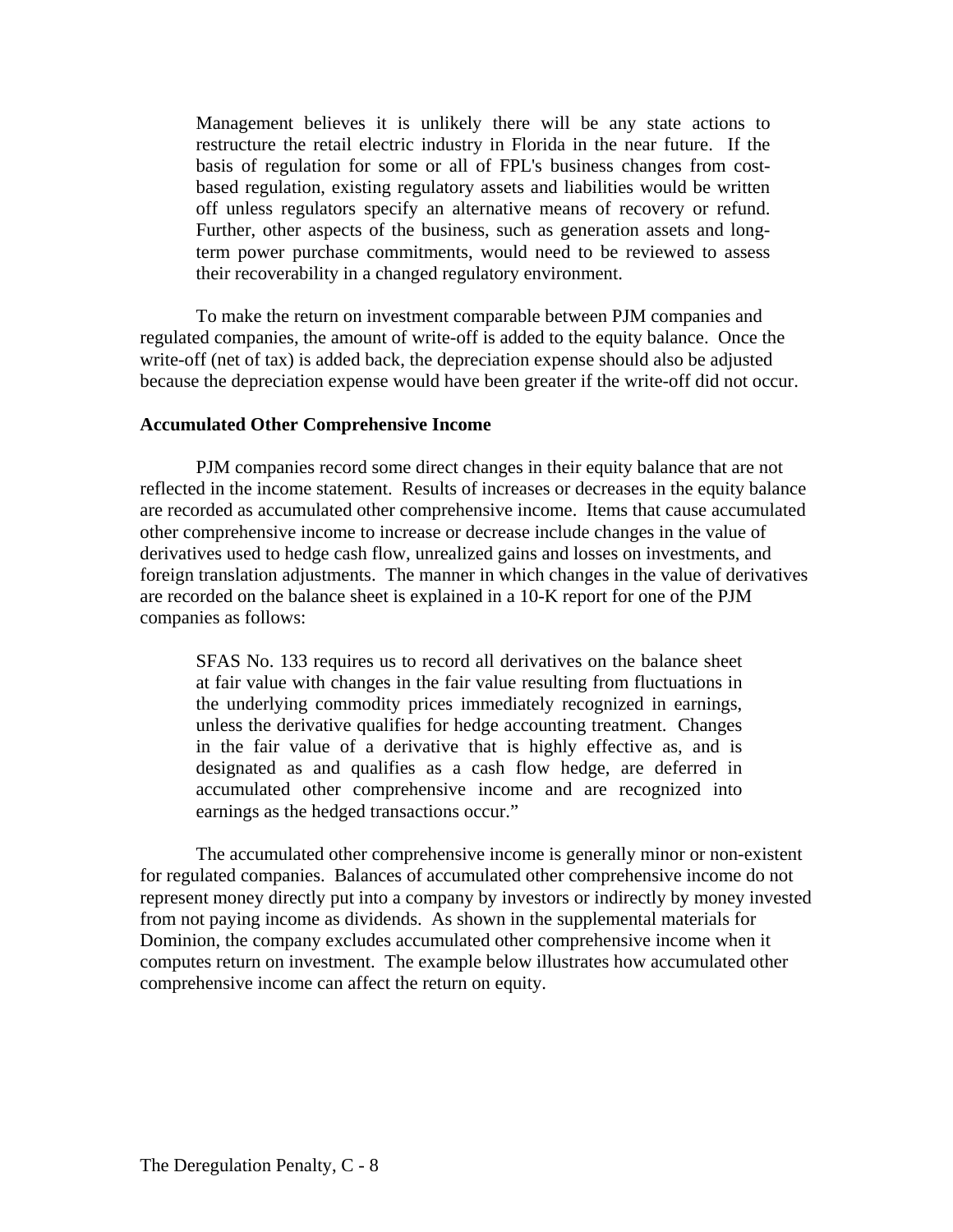|                                                | $\mathbf 0$              |                          | $\overline{2}$           | 3               | $\overline{4}$  | 5               | 6               | 7               | 8               | 9               | 10                       | 11            | 12            | 13            | 14           | 15             |
|------------------------------------------------|--------------------------|--------------------------|--------------------------|-----------------|-----------------|-----------------|-----------------|-----------------|-----------------|-----------------|--------------------------|---------------|---------------|---------------|--------------|----------------|
| Revenues                                       |                          | 200                      | 400                      | 600             | 800             | 1.000           | 1.200           | 1.200           | 1.200           | 1.200           | 1.200                    | 1.000         | 800           | 600           | 400          | 200            |
| Depreciation                                   |                          | 49                       | 105                      | 170             | 245             | 331             | 430             | 495             | 570             | 656             | 755                      | 669           | 570           | 456           | 325          | 174            |
| Income                                         |                          | 151                      | 295                      | 430             | 555             | 669             | 770             | 705             | 630             | 544             | 445                      | 331           | 230           | 144           | 75           | 26             |
| <b>Capital Expenditures</b>                    | 1,000                    | 1.000                    | 1.000                    | 1,000           | 1.000           | 1.000           |                 |                 |                 |                 |                          |               |               |               |              |                |
| Cash Flow                                      |                          |                          |                          |                 |                 |                 |                 |                 |                 |                 |                          |               |               |               |              |                |
| Income                                         | $\overline{\phantom{a}}$ | 151                      | 295                      | 430             | 555             | 669             | 770             | 705             | 630             | 544             | 445                      | 331           | 230           | 144           | 75           | 26             |
| Plus: Depreciation                             | ٠                        | 49                       | 105                      | 170             | 245             | 331             | 430             | 495             | 570             | 656             | 755                      | 669           | 570           | 456           | 325          | 174            |
| Less: Capital Expenditures                     | 1.000                    | 1.000                    | 1.000                    | 1,000           | 1.000           | 1.000           | ٠               | $\sim$          | ٠               | ٠               | ۰                        | ÷.            | $\sim$        | ٠             | $\sim$       | ٠              |
| Less: Dividends                                | $\overline{\phantom{a}}$ | 75                       | 147                      | 215             | 277             | 334             | 385             | 352             | 315             | 272             | 223                      | 166           | 115           | 72            | 38           | 13             |
| Net Cash Flow                                  | (1,000)                  | (875)                    | (747)                    | (615)           | (477)           | (334)           | 815             | 848             | 885             | 928             | 977                      | 834           | 685           | 528           | 362          | 187            |
| <b>Equity Balance</b>                          |                          |                          |                          |                 |                 |                 |                 |                 |                 |                 |                          |               |               |               |              |                |
| Opening Balance                                |                          | 1.000                    | 1.951                    | 2,846           | 4.675           | 7,430           | 7,599           | 5.669           | 4.174           | 3,604           | 2,948                    | 2,193         | 1.524         | 954           | 498          | 174            |
| Add: Net Income                                | $\overline{\phantom{a}}$ | 151                      | 295                      | 430             | 555             | 669             | 770             | 705             | 630             | 544             | 445                      | 331           | 230           | 144           | 75           | 26             |
| Less: Dividends                                | $\overline{\phantom{a}}$ | 75                       | 147                      | 215             | 277             | 334             | 385             | 352             | 315             | 272             | 223                      | 166           | 115           | 72            | 38           | 13             |
| Add: Equity Contribution                       | 1,000                    | 875                      | 747                      | 615             | 477             | 334             | (815)           | (848)           | (885)           | (928)           | (977)                    | (834)         | (685)         | (528)         | (362)        | (187)          |
| Add: Accumulated Other Comprehensive Income    | $\overline{\phantom{a}}$ | $\overline{\phantom{a}}$ | $\overline{\phantom{a}}$ | 1,000           | 2.000           | (500)           | (1,500)         | (1.000)         | $\blacksquare$  | ٠               | $\overline{\phantom{a}}$ |               | $\sim$        | ٠             | $\sim$       | ۰              |
| Closing Balance                                | 1.000                    | 1.951                    | 2.846                    | 4.675           | 7,430           | 7.599           | 5.669           | 4,174           | 3,604           | 2.948           | 2,193                    | 1,524         | 954           | 498           | 174          | $\overline{0}$ |
| Equity in Denominator                          |                          | 1.000                    | 1.951                    | 2,846           | 4.675           | 7.430           | 7.599           | 5.669           | 4.174           | 3.604           | 2,948                    | 2,193         | 1,524         | 954           | 498          | 174            |
| <b>Return on Equity</b>                        |                          | 15.1%                    | 15.1%                    | 15.1%           | 11.9%           | 9.0%            | 10.1%           | 12.4%           | 15.1%           | 15.1%           | 15.1%                    | 15.1%         | 15.1%         | 15.1%         | 15.1%        | 15.1%          |
| Equity Cash Flow                               | (1,000)                  | (800)                    | (600)                    | (400)           | (200)           |                 | 1.200           | 1.200           | 1.200           | 1.200           | 1.200                    | 1.000         | 800           | 600           | 400          | 200            |
| <b>Economic Rate of Return</b>                 | 15.10%                   |                          |                          |                 |                 |                 |                 |                 |                 |                 |                          |               |               |               |              |                |
| PV Factor for Equity Weighting<br>PV of Equity |                          | 1.00<br>1.000.0          | 0.87<br>1.695.1          | 0.75<br>2.148.0 | 0.66<br>3.066.1 | 0.57<br>4.233.7 | 0.50<br>3.761.9 | 0.43<br>2.438.2 | 0.37<br>1.559.7 | 0.32<br>1.170.1 | 0.28<br>831.6            | 0.25<br>537.5 | 0.21<br>324.6 | 0.18<br>176.6 | 0.16<br>80.1 | 0.14<br>24.3   |
| Sum of PV of Equity                            |                          | 23,047.3                 |                          |                 |                 |                 |                 |                 |                 |                 |                          |               |               |               |              |                |
| Weighted Equity Balance                        |                          | 4.34%                    | 7.35%                    | 9.32%           | 13.30%          | 18.37%          | 16.32%          | 10.58%          | 6.77%           | 5.08%           | 3.61%                    | 2.33%         | 1.41%         | 0.77%         | 0.35%        | 0.11%          |
| <b>Weighted Average ROE</b>                    | 12.46%                   |                          |                          |                 |                 |                 |                 |                 |                 |                 |                          |               |               |               |              |                |

#### **Income Adjustments**

Income adjustments for computing the adjusted ROE include non-recurring items that would not reflect on-going operations. In setting rates using an administered return on equity, the process does not include write-offs for changes in accounting method, impairment of goodwill, losses from discontinued operations and other items.

#### *Advantages*

Advantages of the adjusted return on equity are that it makes the return on equity of PJM companies more comparable to regulated companies. Through measuring profit from on-going operations and removing goodwill, write-offs and accumulated other comprehensive income, the adjusted return on equity incorporates the investment made by original investors. As with the unadjusted return on equity, the return on equity is an intuitive ratio that can be compared to the return on equity granted to regulated companies. The historic adjusted return on equity is used assess whether PJM Companies have recovered their stranded investment.

#### *Disadvantages*

Disadvantages of the adjusted return on equity are that it is not a conventional measure computed by financial analysts and that it requires adjustments that are subject to some judgment. While the adjusted return on equity corrects some of the interpretation problems with the return on equity, the theoretical difficulties with measuring rate of return from historic financial statements are still present. Further, measurement problems that arise from distortions in the capital structure can distort the comparison of the adjusted return on equity among companies.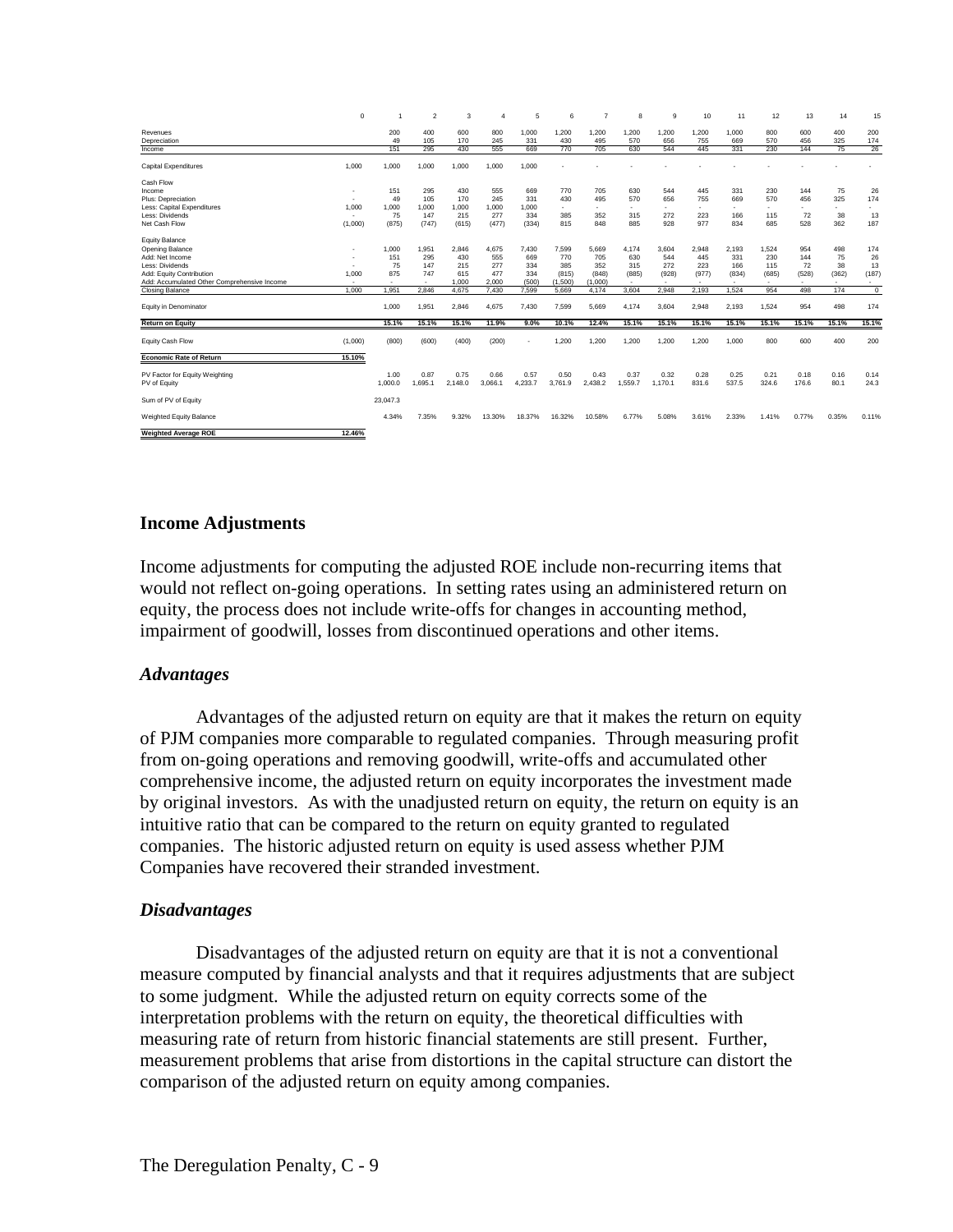## **Return on Invested Capital**

#### *Mechanics*

The return on invested capital is computed through dividing the operating income before financing charges by the total invested capital including both debt and equity. Income does not subtract debt servicing charges and invested capital includes both debt and equity. The operating income before financing charges is computed on an after tax basis and it excludes goodwill impairment charges, write-offs and other re-structuring charges. Computation of the return on invested capital is demonstrated by the following formula:

 $ROIC =$  Net Operating Income After-Tax Average of Adjusted Invested Capital

The net operating income after tax is simply computed as the operating income multiplied by one minus the tax rate. For this study, net operating income does not include write-offs, goodwill impairments and other non-recurring items:

 $NOPLAT = Net operating income x (1-tax rate)$ 

Invested capital begins with adjusted common equity from the adjusted return on equity calculation and minority interest, plus interest bearing short-term and long-term debt, minus surplus cash and interest earning investments. This calculation is summarized in the following formula:

Invested Capital =

Adjusted Equity + Minority Interest + Interest Bearing Debt -

Cash – Interest Earning Investments

#### *Advantages*

 $\overline{a}$ 

The advantage of using return on invested capital in the PJM analysis is that it is more rigorous than the return on equity from a theoretical perspective. ROIC is not distorted by the debt leverage of a company and since it is computed using adjusted income and adjusted equity, it does not have the problems of non-recurring charges and investment distortions.

ROIC is advocated by many financial analysts because of the basic notion that value is created when the return on invested capital exceeds the weighted average cost of capital. For example, a well known text on valuation states<sup>3</sup>: "There are two key drivers

<sup>&</sup>lt;sup>3</sup> Koller, T., Goedhart, M., Wessells, D., 2005, Valuation Measuring and Managing the Value of Companies, Hoboken, New Jersey, John Wiley & Sons p. 306.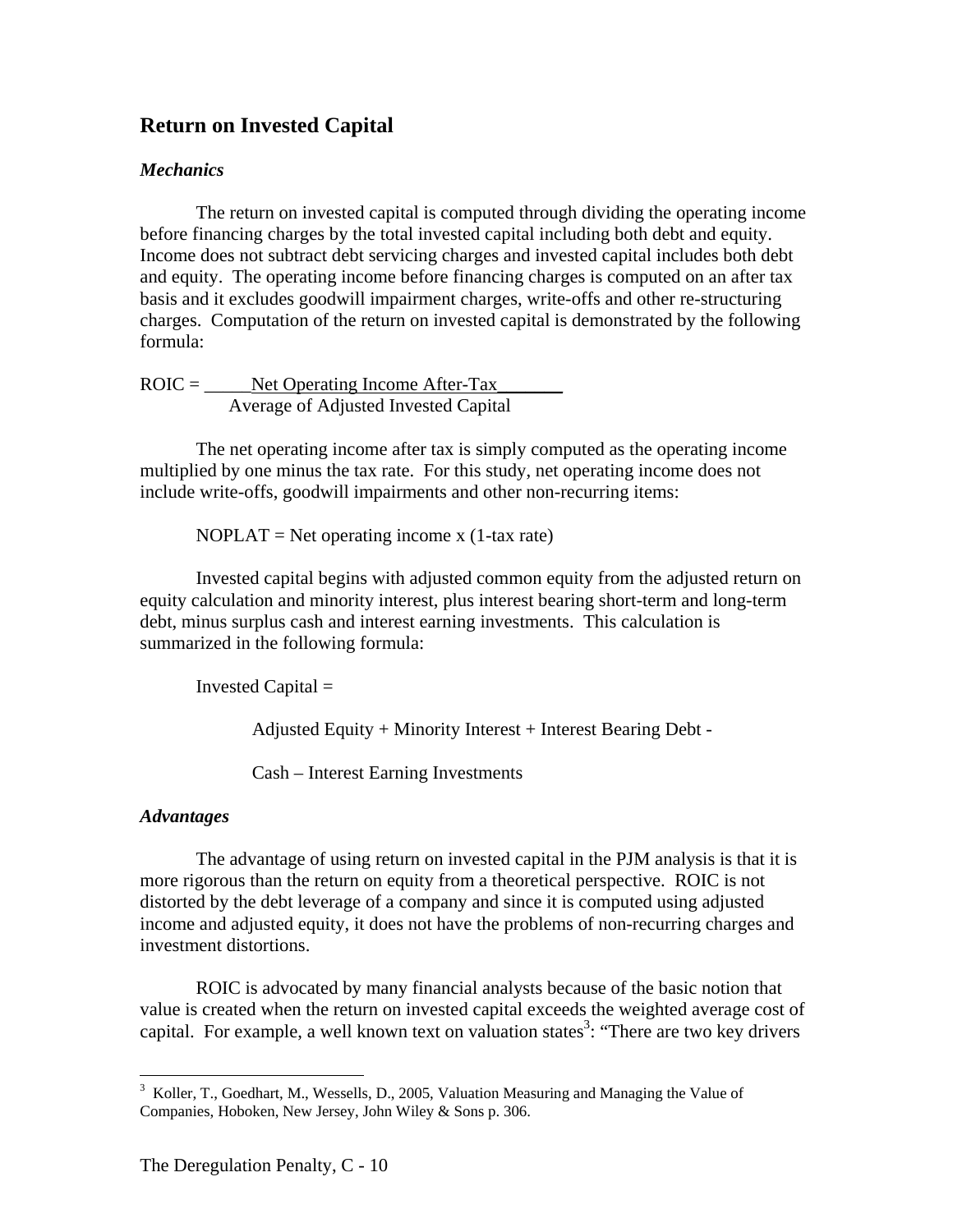of cash flow that ultimately drive value: the rate at which the company can grow revenues and profits, and its return on invested capital relative to the cost of capital." Exxon Mobil describes the return on invested capital as follows: "The Corporation has consistently applied its ROIC definition for many years and views it as the best measure of historical capital productivity in our capital intensive long-term industry, both to evaluate management's performance and to demonstrate to shareholders that capital has been used wisely over the long term."

An advantage of using the ROIC in this study is the availability of cost of capital data from investment banks on PJM companies. In the Exelon/PSEG merger and the Constellation/FPL merger, a number of investment banks directly estimated the weighted average cost of capital. Investment banks made the following estimates of the cost of capital for PSEG, Exelon, Constellation and FPL, which can be used to assess the ROIC:

| <b>Cost of Capital Estimates</b>                                                                             |                                     |                                  |
|--------------------------------------------------------------------------------------------------------------|-------------------------------------|----------------------------------|
| Exelon/PSEG<br><b>JPMorgan</b><br>Lehman Brothers<br>Morgan Stanley                                          | Low<br>5.25%<br>5.43%<br>5.50%      | High<br>5.75%<br>6.43%<br>6.00%  |
| Constellation/FPL<br>Lehman Brothers/FPL<br>Lehman Brothers/Constellation<br>Morgan Stanley<br>Goldman Sachs | 5.18%<br>5.57%<br>$6.00\%$<br>5.25% | 6.18%<br>6.57%<br>7.00%<br>7.25% |
| Median WACC                                                                                                  | 5.43%                               | 6.43%                            |

 These weighted average cost of capital figures can be converted into cost of equity data through making assumptions with respect to incremental cost of debt and market-based capital structures. The cost of equity consistent with the weighted average cost of capital data in the above table ranges from 7.5% to 8%.

#### *Disadvantages*

Disadvantages of using the return on investment involve problems with making comparisons between PJM companies and regulated companies and general issues with computing rates of return. Unlike the return on equity, the return on invested capital cannot easily be compared to returns granted in regulatory proceedings. Unlike the ROE which is reported in Value Line, a consistent and valid calculation of ROIC is not generally reported by financial analysts. The ROIC has similar problems as the return on equity in that it cannot be interpreted as an economic return.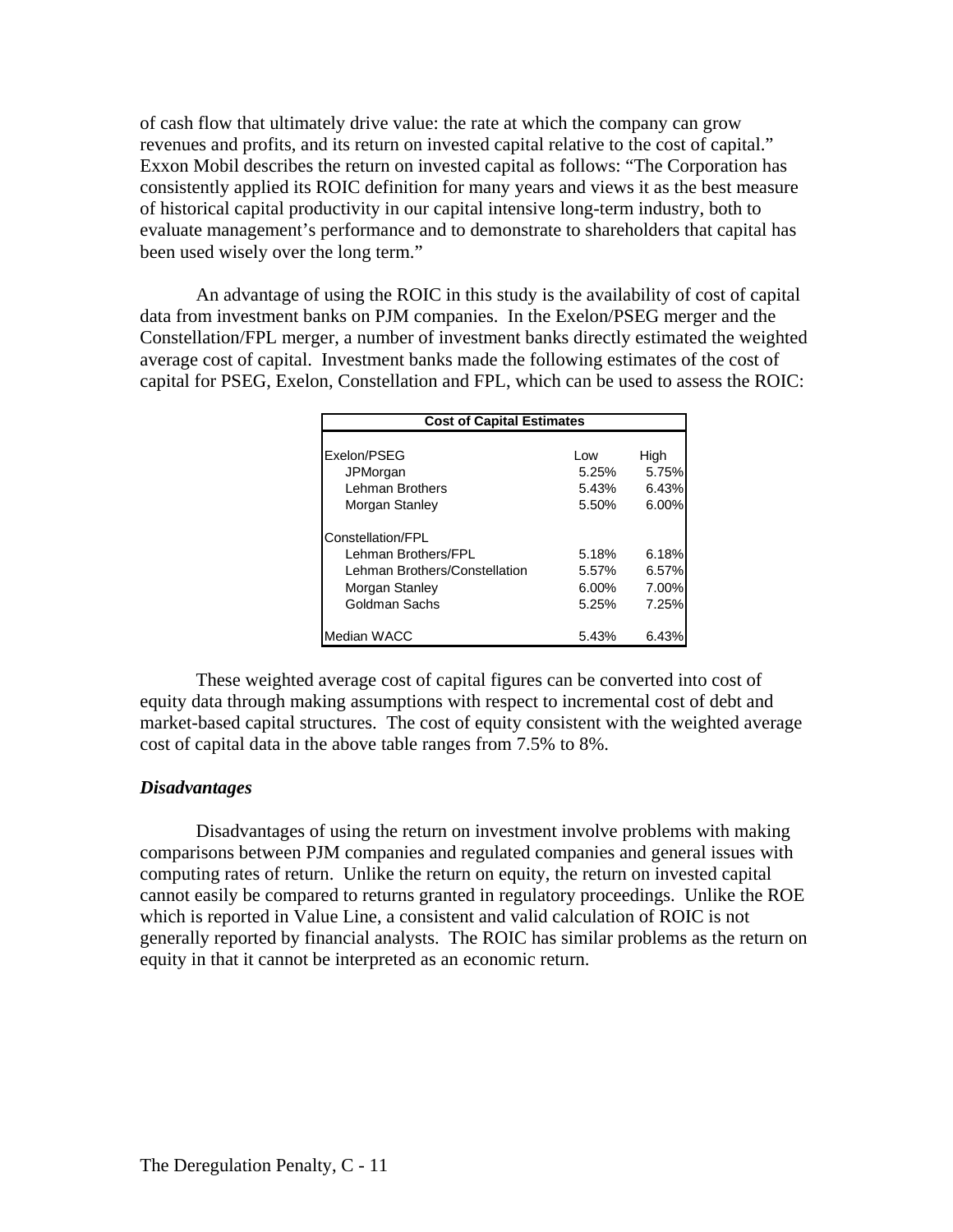## **Prospective Return on Equity**

### *Mechanics*

The prospective return on equity is computed from the earnings per share projections for each company. As shown above in the discussion of unadjusted ROE, the return on equity can be computed through dividing the earnings per share divided by the book value per share. Since the earnings per share are given by management guidance or by investment analyst projections, the return on equity can be computed once the projected book value per share is established. Projected book value per share can be computed from the current adjusted book value per share incremented by earnings and reduced by dividends as demonstrated by the following formulas:

Current Book Value per Share = Adjusted Book Equity/Shares Outstanding Projected Book Value per Share = Current Book Value per Share + Earnings per Share – Dividends per Share Projected Dividend per Share = Earnings per Share x Payout Ratio Projected ROE = \_\_\_\_\_\_\_\_\_\_\_\_\_Projected Earnings per Share\_\_\_\_\_\_\_\_\_\_\_\_

# Average of Current and Projected Book Value per Share

#### *Advantages*

The primary advantage of using the computing prospective return on equity is that effects of prospective issues such as expiring rate caps, termination of bilateral contracts and alternative capacity price mechanisms can be evaluated. Through applying the formulas above, the earnings projections made by company management or investment analysts can be put in a context – the ROE – that allows comparison with regulated companies.

## *Disadvantages*

The disadvantage of computing the prospective ROE is that the calculation is dependent on assumptions concerning dividend payout ratios and that some companies do not provide earnings guidance. Further, as with the other accounting based return measures, the returns do not correspond to true economic returns.

## **Holding Period Rate of Return**

## *Mechanics*

The holding period rate of return is computed from the internal rate of return on cash flows associated with making an investment in a stock. The rate of return is annualized using assumed dates for making an investment. Rates of return on cash flows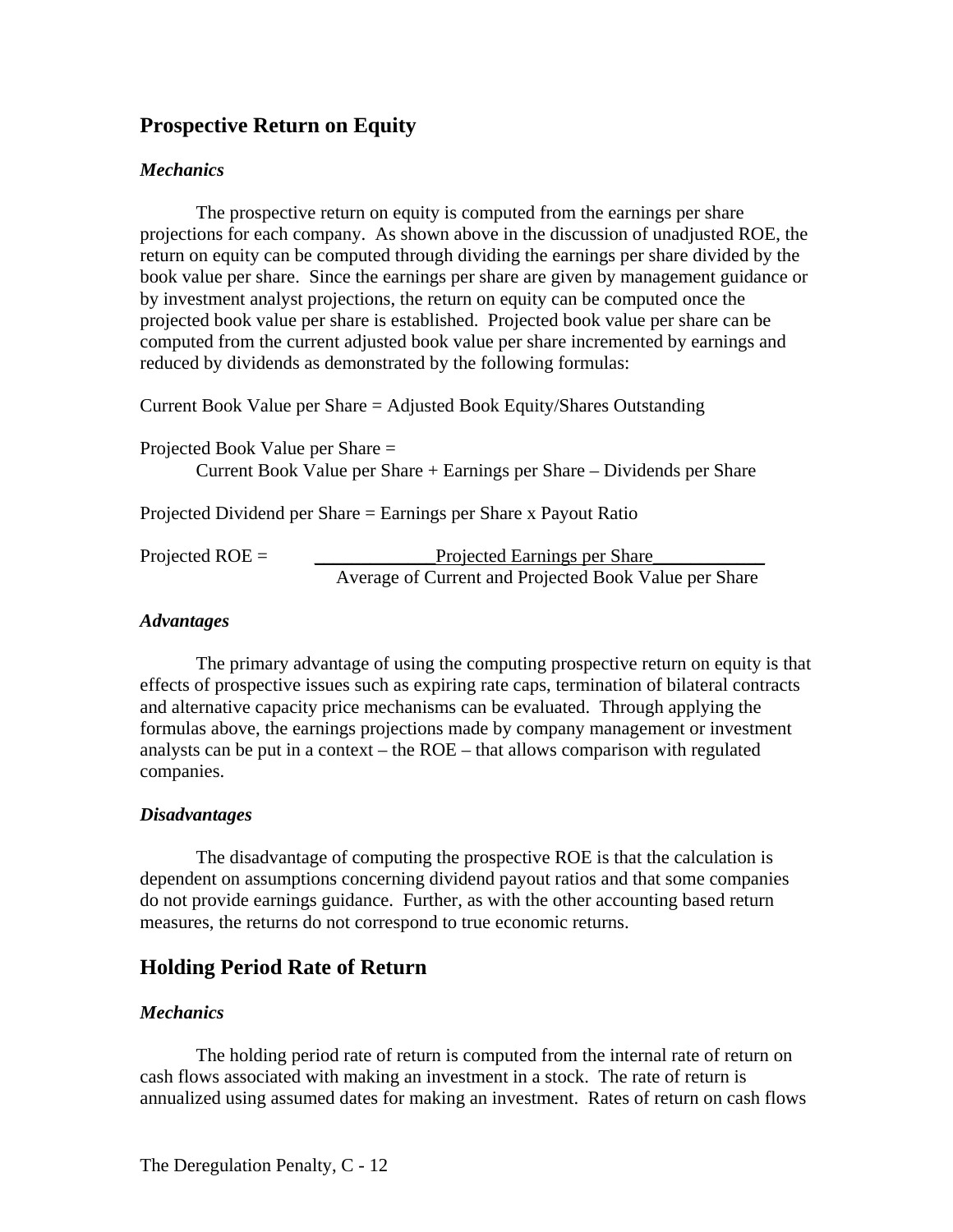are computed through making an internal rate of return calculation on the following cash flows:

| <b>Cash Outflow at Start Date:</b>       | Negative of Stock Price |
|------------------------------------------|-------------------------|
| <b>Intermediate Positive Cash Flows:</b> | Dividends               |
| Cash Inflow at Finish Date:              | <b>Stock Price</b>      |

A simple example which demonstrates how the holding period rate of return is shown in the table below:

| Illustration of Rate of Computing Rate of Return from IRR |                 |                |          |         |        |         |            |            |  |  |  |  |  |
|-----------------------------------------------------------|-----------------|----------------|----------|---------|--------|---------|------------|------------|--|--|--|--|--|
|                                                           |                 |                |          |         |        |         |            |            |  |  |  |  |  |
| Price                                                     | <b>Dividend</b> | Cash           | Starting | Opening | Return | Percent | Index      | Cash/Index |  |  |  |  |  |
| 100                                                       |                 | (100)          | 100      | 100     |        |         | 1.00       | (1.00)     |  |  |  |  |  |
| 105                                                       | 5               | 5              | 110      | 100     | 10     | 10.0%   | 1.10       |            |  |  |  |  |  |
| 120                                                       |                 | $\overline{a}$ | 125      | 100     | 15     | 13.6%   | 1.25       | ٠          |  |  |  |  |  |
| 114                                                       |                 | ٠              | 119      | 100     | (6)    | $-4.8%$ | 1.19       | ٠          |  |  |  |  |  |
| 113                                                       | 5               | 5              | 123      | 100     | 4      | 3.4%    | 1.23       |            |  |  |  |  |  |
| 125                                                       |                 | $\overline{a}$ | 135      | 100     | 12     | 9.8%    | 1.35       | ٠          |  |  |  |  |  |
| 130                                                       | 10              | 140            | 150      | 100     | 15     | 11.1%   | 1.50       | 1.50       |  |  |  |  |  |
|                                                           | IRR             | 7.33%          |          |         |        |         | <b>IRR</b> | 6.99%      |  |  |  |  |  |

In order to make the calculation of internal rates of return from holding stocks as demonstrated in the table, we have gathered stock price, dividend and stock split data for each company from the yahoo website as follows:

- Daily stock prices (for some companies, the stock prices on a daily basis are available since 1970). The data are available on a non-adjusted basis for the closing price of each day.
- Dividend per share (the dividends per share are already adjusted for stock splits and include the date of the dividend payment).
- Dates of stock splits (the date of the stock split and the ratio used for the split is included for each company).

To adjust the holding period rates of returns for stock splits, stock prices are re-stated into the current per-share currency. For example, say the stock price is \$60 today and a 2 for 1 split occurred a year ago. If the stock price was \$100 on a date before the stock split, that price in today's per share currency would be \$50. Here, the holding period return would be \$10 assuming no dividends whereas if the currency correction had not been made, the analysis would incorrectly attribute a negative \$40 return (\$60 minus \$100.) This approach means that closing prices at dates before the stock split are divided by ratio of old shares to new shares:

Adjusted Prior Price = Prior Price x (Old Shares/New Shares)